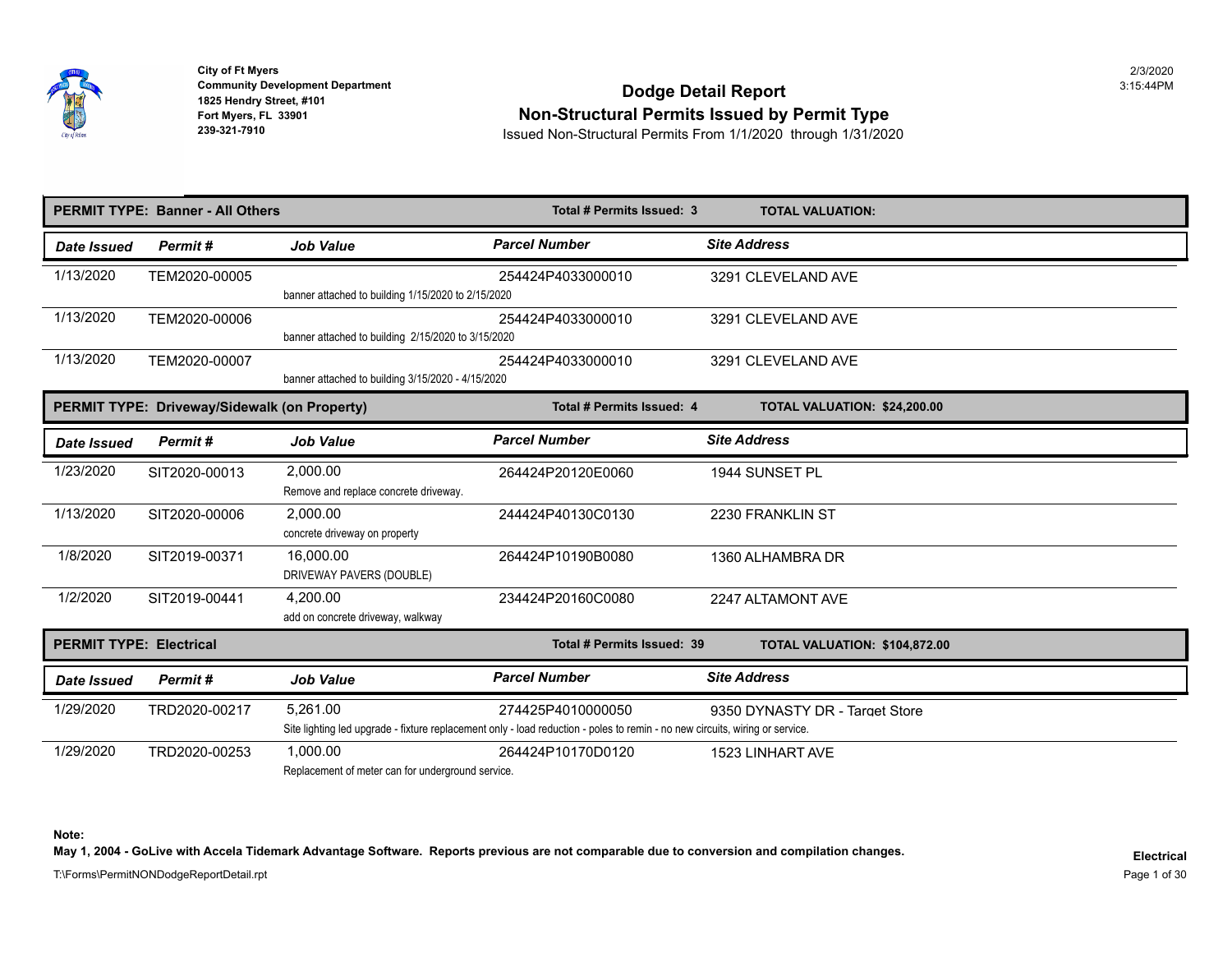

## **Community Development Department**<br>1825 Hendry Street, #101 **Non-Structural Permits Issued by Permit Type**

**239-321-7910** Issued Non-Structural Permits From 1/1/2020 through 1/31/2020

| <b>PERMIT TYPE: Electrical</b> |               |                                                                                    | Total # Permits Issued: 39                                                                                                          | TOTAL VALUATION: \$104,872.00   |
|--------------------------------|---------------|------------------------------------------------------------------------------------|-------------------------------------------------------------------------------------------------------------------------------------|---------------------------------|
| <b>Date Issued</b>             | Permit#       | <b>Job Value</b>                                                                   | <b>Parcel Number</b>                                                                                                                | <b>Site Address</b>             |
| 1/28/2020                      | TRD2019-03449 | 2,950.00<br>provide new circuit for ahu #339                                       | 234424P3020130010                                                                                                                   | 2776 CLEVELAND AVE              |
| 1/28/2020                      | TRD2019-03450 | 24,460.00<br>install receptacles and circuits for idf ups's                        | 234424P3020130010                                                                                                                   | 2776 CLEVELAND AVE              |
| 1/28/2020                      | TRD2020-00059 | 11,080.00<br>Install receptacles and back boxes for electronic white boards        | 234424P3020130010                                                                                                                   | 2776 CLEVELAND AVE              |
| 1/28/2020                      | TRD2020-00060 | 5,200.00<br>Provide electrical circuit for new HVAC chiller plants                 | 234424P3020130010                                                                                                                   | 2776 CLEVELAND AVE              |
| 1/27/2020                      | TRD2020-00225 | 500.00<br>Removing interior lug panel and replacing with main braker 100 amp panel | 204425P1010060210                                                                                                                   | 2140 SIMON CT                   |
| 1/27/2020                      | TRD2020-00230 | 2,400.00                                                                           | 234525P2000050000<br>Electrical for pump station built to City of Fort Myers specifications. ((PRIVATE PROVIDER- INSPECTIONS ONLY)) | 10937 LEGACY GATEWAY CIR - LIFT |
| 1/24/2020                      | TRD2020-00224 | 1,000.00<br>Changing the base meter.                                               | 174425P20170H0050                                                                                                                   | <b>164 LUCILLE AVE</b>          |
| 1/23/2020                      | TRD2020-00076 | 2,500.00<br>installation of electrical service to existing utility pole            | 0000000000                                                                                                                          | 1961 GOLF VIEW AVE POLE         |
| 1/22/2020                      | TRD2020-00185 | 500.00<br>Supply (3) 20 Amp 120V circuits to gates.                                | 364425P2000600000                                                                                                                   | 11995 SR 82                     |
| 1/21/2020                      | TRD2020-00068 | 2,100.00<br>Replace existing electric panel and new breakers.                      | 264424P1018100070                                                                                                                   | 1349 ALCAZAR AVE                |
| 1/21/2020                      | TRD2020-00153 | 950.00                                                                             | 174425P4004000020<br>replace undersized and spliced unfused service feeder from the meter can to the electrical panel               | 1770 AQUARIUS CT                |
| 1/21/2020                      | TRD2020-00163 | 1.500.00<br>replace wire in riser and change out panel                             | 354424P1008170080                                                                                                                   | 1519 JEFFERSON AVE              |
| 1/17/2020                      | TRD2020-00152 | 4,300.00<br>Panel and service replacement, rewire.                                 | 264424P1021000010                                                                                                                   | 1567 ALHAMBRA DR                |

**Note:** 

May 1, 2004 - GoLive with Accela Tidemark Advantage Software. Reports previous are not comparable due to conversion and compilation changes.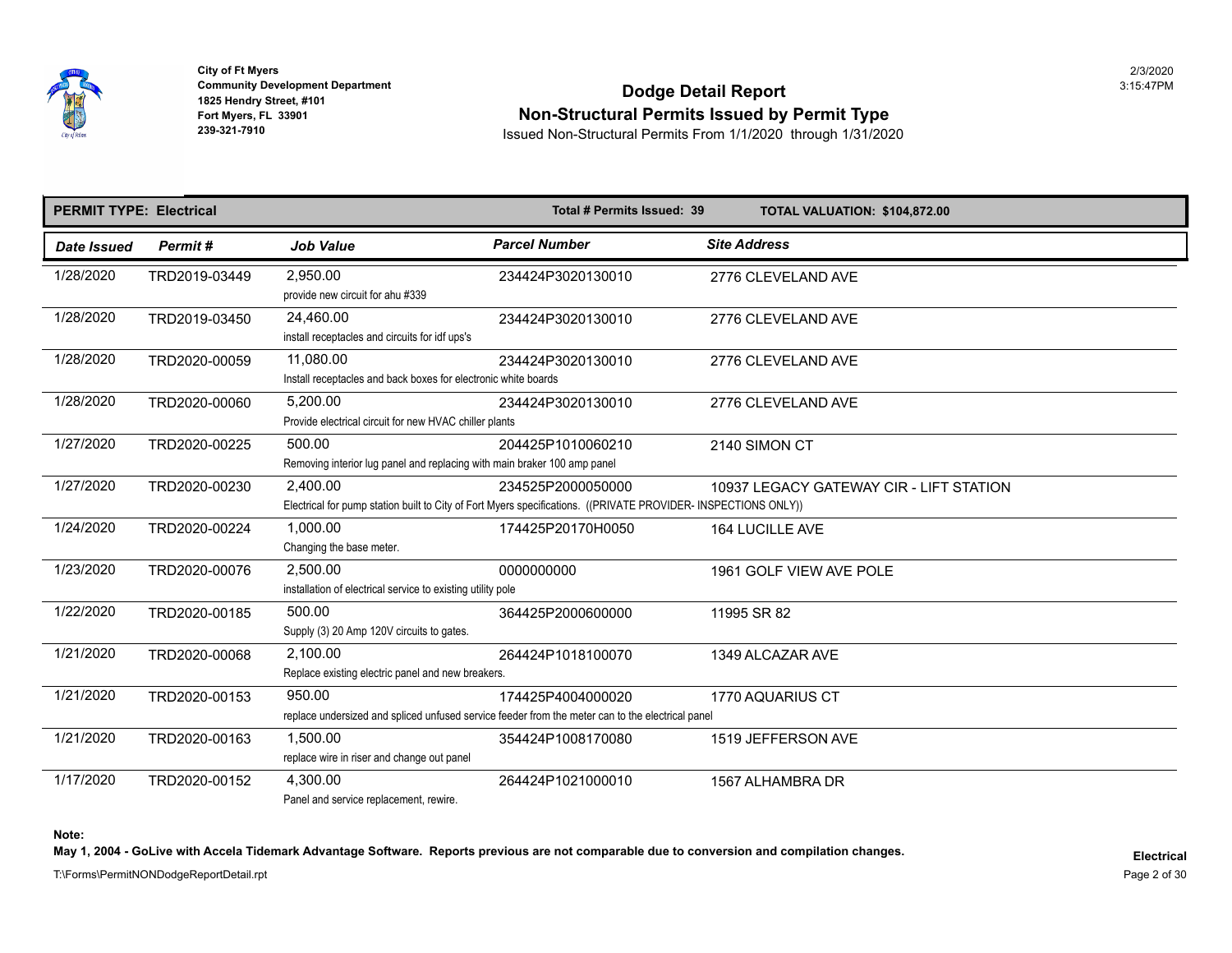

**1992 - All Analytic Propriet 1825 Hendry Street, #101<br><b>Fort Myers, FL 33901<br>239-321-7910 City of Ft Myers** 2/3/2020

## **Community Development Department**<br>1825 Hendry Street, #101 **Non-Structural Permits Issued by Permit Type**

**239-321-7910** Issued Non-Structural Permits From 1/1/2020 through 1/31/2020

| <b>PERMIT TYPE: Electrical</b> |               |                                                                                          | Total # Permits Issued: 39                                                                                                           | <b>TOTAL VALUATION: \$104,872.00</b>                                                                                                                                          |
|--------------------------------|---------------|------------------------------------------------------------------------------------------|--------------------------------------------------------------------------------------------------------------------------------------|-------------------------------------------------------------------------------------------------------------------------------------------------------------------------------|
| <b>Date Issued</b>             | Permit#       | <b>Job Value</b>                                                                         | <b>Parcel Number</b>                                                                                                                 | <b>Site Address</b>                                                                                                                                                           |
| 1/15/2020                      | TRD2020-00087 | 2,000.00<br>install pole with meter and panel for camera                                 | 0000000000                                                                                                                           | 1921 HENDERSON AVE POLE                                                                                                                                                       |
| 1/15/2020                      | TRD2020-00088 | 500.00<br>Replacement of disconnect for AC Install.                                      | 354424P30110B0140                                                                                                                    | 1654 HARVARD CT                                                                                                                                                               |
| 1/14/2020                      | TRD2020-00061 | 7,500.00<br>add (2) 3 phase 100 amp panel. wire 3 machines                               | 304425P30040C0030                                                                                                                    | 3600 WORK DR. UNIT A                                                                                                                                                          |
| 1/14/2020                      | TRD2020-00106 | 2,469.00                                                                                 | 194425P1003130030<br>replace 70 amp sub panel with 90 amp sub panel. reusing existing pipe and run new feeders through existing pipe | 2988 SAINT CHARLES ST                                                                                                                                                         |
| 1/14/2020                      | TRD2020-00111 | 400.00                                                                                   | 354424P4030000940                                                                                                                    | 1673 MCGREGOR RESERVE DR<br>80 Foot run of 3 #6 THHN (black & red power, freen ground) conductors from subpanel in garage across garage attic to an exterior 60amp square D-C |
| 1/14/2020                      | TRD2020-00113 | 500.00<br>replace meter can & riser wiring                                               | 354424P1001000020                                                                                                                    | 3596 MCGREGOR BLVD                                                                                                                                                            |
| 1/14/2020                      | TRD2020-00128 | 300.00<br>repair meter socket (replace (1) lug                                           | 184425P40010F0060                                                                                                                    |                                                                                                                                                                               |
| 1/13/2020                      | TRD2020-00071 | 2,229.00<br>REPLACE 125 AMP MAIN LOG PANEL (LIKE FOR LIKE)                               | 264424P300300A090                                                                                                                    | 1849 MARAVILLA AVE A9                                                                                                                                                         |
| 1/13/2020                      | TRD2020-00084 | 1,500.00<br>like for like replacement of meter can, weatherhead, and 100A interior panel | 054425P3011000170                                                                                                                    | 4126 RAINBOW DR                                                                                                                                                               |
| 1/10/2020                      | TRD2020-00043 | 250.00<br>run electrical from main panel to mini split condensing unit                   | 124525P4028009330                                                                                                                    | 11825 CLIFTON TER                                                                                                                                                             |
| 1/10/2020                      | TRD2020-00049 | 250.00<br>Run Electrical from main panel to mini split condensing unit.                  | 014525P24400A0190                                                                                                                    | 10658 PRATO DR                                                                                                                                                                |
| 1/9/2020                       | TRD2019-03209 | 1,000.00<br>Provide temporary service for construction.                                  | 184425P4007070030                                                                                                                    | 1919 LILLIE ST                                                                                                                                                                |
| 1/9/2020                       | TRD2020-00042 | 250.00<br>run electrical from main panel to mini split condensing unit                   | 014525P34500R0060                                                                                                                    | 10932 PISTOIA DR                                                                                                                                                              |

**Note:** 

May 1, 2004 - GoLive with Accela Tidemark Advantage Software. Reports previous are not comparable due to conversion and compilation changes.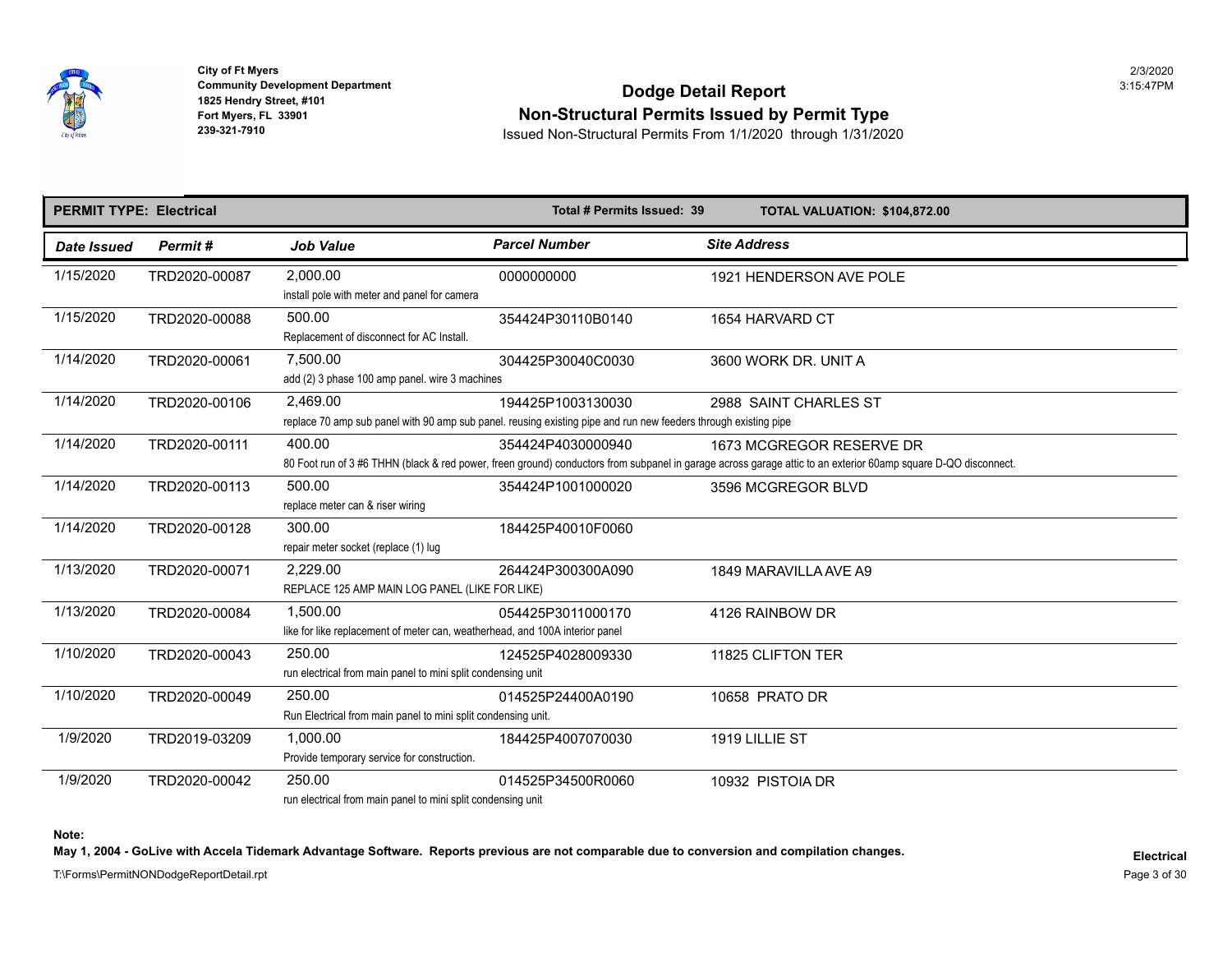

## **Community Development Department**<br>1825 Hendry Street, #101 **Non-Structural Permits Issued by Permit Type**

**239-321-7910** Issued Non-Structural Permits From 1/1/2020 through 1/31/2020

| <b>PERMIT TYPE: Electrical</b> |               |                                                                       | Total # Permits Issued: 39                                                                                                      | <b>TOTAL VALUATION: \$104,872.00</b> |
|--------------------------------|---------------|-----------------------------------------------------------------------|---------------------------------------------------------------------------------------------------------------------------------|--------------------------------------|
| Date Issued                    | Permit#       | <b>Job Value</b>                                                      | <b>Parcel Number</b>                                                                                                            | <b>Site Address</b>                  |
| 1/9/2020                       | TRD2020-00054 | 308.00<br>Convert manual rolldown shutter to motarized                | 014525P34500S0080                                                                                                               | 10929 PISTOIA DR                     |
| 1/8/2020                       | TRD2020-00055 | 2.490.00<br>Replace 200 Amp panel Like for Like and update grounding. | 274425P30060H2990                                                                                                               | 9958 CHIANA CIR                      |
| 1/7/2020                       | TRD2020-00018 | 1.550.00<br>remove old service and replace with new service           | 134424P3006010320                                                                                                               | 2723 SECOND ST                       |
| 1/7/2020                       | TRD2020-00041 | 485.00<br>Wiring for 240 volt 50 amp portable spa.                    | 354425P30160C0020                                                                                                               | 9307 BRENO DR                        |
| 1/7/2020                       | TRD2020-00050 | 1,000.00<br>Electric for spa and GFI receptical.                      | 014525P24400B0170                                                                                                               | 10655 PRATO DR                       |
| 1/6/2020                       | TRD2020-00029 | 800.00<br>changing the outside service to new 200 amps                | 084425P20090A0050                                                                                                               | 4057 CHEROKEE AVE                    |
| 1/6/2020                       | TRD2020-00033 | 4.000.00<br>Change 3 bank meter can.                                  | 264424P2004000250                                                                                                               | <b>1825 LINHART AVE</b>              |
| 1/6/2020                       | TRD2020-00036 | 500.00<br>replace riser and upgrade ground                            | 244424P3021J00190                                                                                                               | 2421 SOUTH ST                        |
| 1/3/2020                       | TRD2020-00014 | 1.400.00<br>replace 150 amp meter and main breaker panel              | 204425P4006000420                                                                                                               | 3614 CLERMONT ST                     |
| 1/2/2020                       | TRD2019-03697 | 5,000.00                                                              | 294425P100104006B<br>Clean up damaged wiring from incident. Run 3 conduit for shear to clean up white goods, hook up new shear. | 3768 VERONICA S SHOEMAKER BLV        |
| 1/2/2020                       | TRD2020-00003 | 2,490.00<br>Replace 125 Amp Disconnect Like for Like.                 | 024524P4023520040                                                                                                               | 5252 CEDARBEND DR 4                  |
| <b>PERMIT TYPE: Fuel Gas</b>   |               |                                                                       | Total # Permits Issued: 2                                                                                                       | TOTAL VALUATION: \$3,100.00          |
| <b>Date Issued</b>             | Permit#       | <b>Job Value</b>                                                      | <b>Parcel Number</b>                                                                                                            | <b>Site Address</b>                  |

**Note:** 

May 1, 2004 - GoLive with Accela Tidemark Advantage Software. Reports previous are not comparable due to conversion and compilation changes.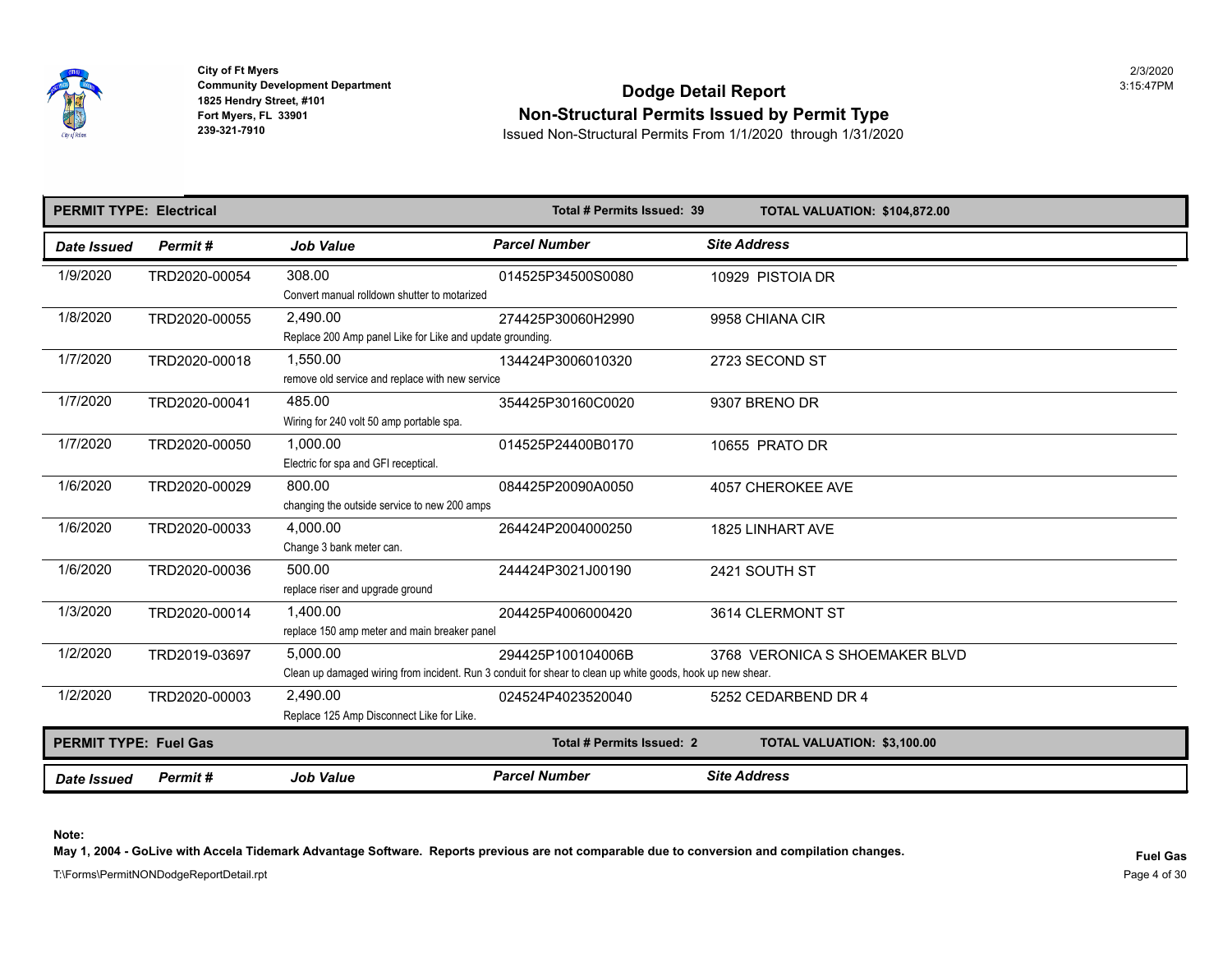

## **Community Development Department**<br>1825 Hendry Street, #101 **Non-Structural Permits Issued by Permit Type**

**239-321-7910** Issued Non-Structural Permits From 1/1/2020 through 1/31/2020

| <b>PERMIT TYPE: Fuel Gas</b> |                                 |                                                                                       | Total # Permits Issued: 2                                                                                                                                         | TOTAL VALUATION: \$3,100.00        |
|------------------------------|---------------------------------|---------------------------------------------------------------------------------------|-------------------------------------------------------------------------------------------------------------------------------------------------------------------|------------------------------------|
| <b>Date Issued</b>           | Permit#                         | <b>Job Value</b>                                                                      | <b>Parcel Number</b>                                                                                                                                              | <b>Site Address</b>                |
| 1/17/2020                    | TRD2020-00157                   | 1,300.00<br>propane gas to 6 outlets, 2 fireplaces, cooktop, bbq, future tankless     | 084525P20100I0070                                                                                                                                                 | 7358 HERITAGE PALM ESTATES DRIV    |
| 1/13/2020                    | TRD2020-00025                   | 1,800.00                                                                              | 074425P3001250070<br>Run 15' of galvanized pipe for two convection ovens. Set two propane tanks on exterior wall secured to building. Installation of 4 bollards. | 3516 PALM BEACH BLVD               |
| <b>PERMIT TYPE: Gas</b>      |                                 |                                                                                       | Total # Permits Issued: 3                                                                                                                                         | <b>TOTAL VALUATION: \$5,900.00</b> |
| Date Issued                  | Permit#                         | <b>Job Value</b>                                                                      | <b>Parcel Number</b>                                                                                                                                              | <b>Site Address</b>                |
| 1/21/2020                    | TRD2020-00158                   | 4,000.00<br>RUN NEW GAS LINES TO POOL HEATER, 2 BBQ GRILLS AND 1 FIRE PIT             | 334425P3000750000                                                                                                                                                 | 4715 CYPRESS GARDENS LOOP          |
| 1/14/2020                    | TRD2020-00010                   | 100.00<br>Install 10' of rigid pipe to a boiler.                                      | 204425P200200002C                                                                                                                                                 | 2310 ROCKFILL RD                   |
| 1/7/2020                     | TRD2019-03566                   | 1.800.00<br>LINES TO GRILL, FIRE PIT, POOL HEATER & COOKTOP                           | 114525P1026004780                                                                                                                                                 | 11123 SPARKLEBERRY DR              |
|                              | <b>PERMIT TYPE: Ground Sign</b> |                                                                                       | Total # Permits Issued: 5                                                                                                                                         | <b>TOTAL VALUATION: \$5,212.99</b> |
| Date Issued                  | Permit#                         | <b>Job Value</b>                                                                      | <b>Parcel Number</b>                                                                                                                                              | <b>Site Address</b>                |
| 1/28/2020                    | SIG2019-00271                   | 155.00<br>tenant panel copy change                                                    | 254424P4028000010                                                                                                                                                 | 3287 Cleveland Avenue              |
| 1/22/2020                    | SIG2019-00258                   | 2.000.00                                                                              | 164425P2000640030<br>reface existing gas pricer-static to digital- new cabinet no structural alteration. connecting to existing electric                          | 1350 ORTIZ AVE                     |
| 1/16/2020                    | SIG2020-00002                   | 257.99<br>Cpy change on pre-existing monument sign. Apex Roofing with vinyl/lettering | 324425P4001000120                                                                                                                                                 | 3850 3860 COLONIAL BLVD            |
| 1/14/2020                    | SIG2020-00001                   | 500.00<br>Name change on a ground sign top section Vinyl Letters COD2019-04866        | 364424P2000080050                                                                                                                                                 | 3714 FOWLER ST                     |

**Note:** 

May 1, 2004 - GoLive with Accela Tidemark Advantage Software. Reports previous are not comparable due to conversion and compilation changes.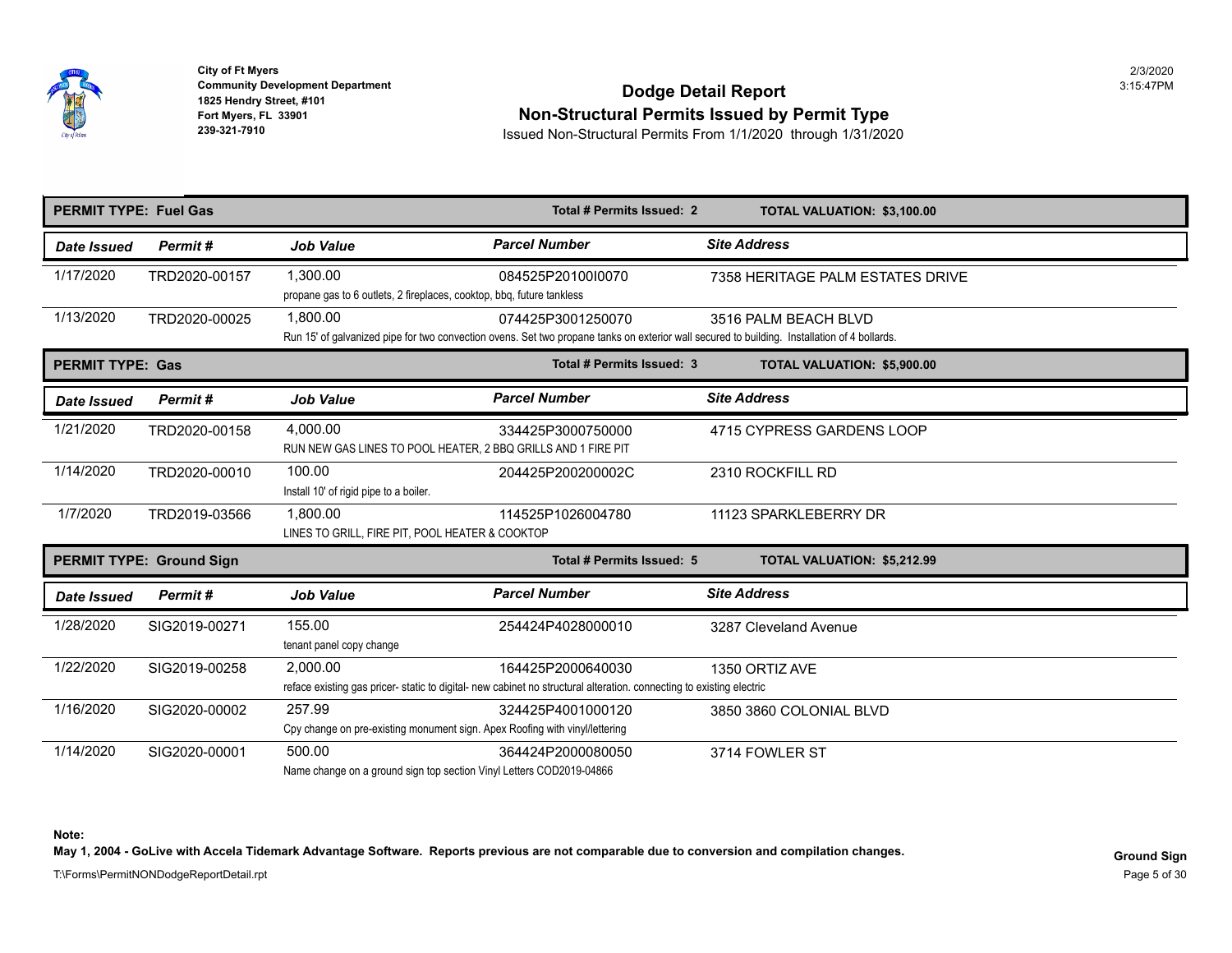

**Fort Myers, FL 33901 City of Ft Myers** 2/3/2020

# **Community Development Department**<br>1825 Hendry Street, #101 **Dodge Detail Report** Fort Myers, FL 33901<br>
Fort Myers, FL 33901<br> **Ron-Structural Permits Issued by Permit Type**<br>
Issued Non-Structural Permits From 1/1/2020 through 1/31/202

**239-321-7910** Issued Non-Structural Permits From 1/1/2020 through 1/31/2020

|             | <b>PERMIT TYPE: Ground Sign</b>           |                                                                       | Total # Permits Issued: 5                                                                                                 | <b>TOTAL VALUATION: \$5,212.99</b> |
|-------------|-------------------------------------------|-----------------------------------------------------------------------|---------------------------------------------------------------------------------------------------------------------------|------------------------------------|
| Date Issued | Permit#                                   | <b>Job Value</b>                                                      | <b>Parcel Number</b>                                                                                                      | <b>Site Address</b>                |
| 1/13/2020   | SIG2019-00270                             | 2,300.00                                                              | 044525P1003V200CE<br>COPY CHANGE AT CLUBHOUSE ENTRANCE MEDIAN SIGN THAT READS HERITAGE                                    | 10420 WASHINGTONIA PALM WAY -O     |
|             | <b>PERMIT TYPE: Irrigation Sprinklers</b> |                                                                       | Total # Permits Issued: 10                                                                                                | TOTAL VALUATION: \$60,276.00       |
| Date Issued | Permit#                                   | <b>Job Value</b>                                                      | <b>Parcel Number</b>                                                                                                      | <b>Site Address</b>                |
| 1/22/2020   | TRD2020-00189                             | 950.00<br>irrigation/lawn sprinklers                                  | 134525P2330MF0010                                                                                                         | 11784 GRAND BELVEDERE WAY          |
| 1/22/2020   | TRD2020-00190                             | 950.00<br>irrigation / lawn sprinklers water source - private lake    | 124525P33400000CE                                                                                                         | 11884 ARBORETUM RUN DR             |
| 1/22/2020   | TRD2020-00191                             | 950.00<br>IRRIGATION / LAWN SPRINKLERS WATER SOUCE - PRIVATE LAKE     | 134525P2330MF0010                                                                                                         | 11789 GRAND BELVEDERE WAY          |
| 1/22/2020   | TRD2020-00193                             | 950.00<br><b>IRRIGATION / SPRINKLER INSTALL NOT IN ROW</b>            | 014525P4040MF0010                                                                                                         | 10520 CASELLA WAY Building 41      |
| 1/22/2020   | TRD2020-00195                             | 950.00                                                                | 014525P4040MF0010<br>IRRIGATION / SPRINKLER INSTALL NOT IN ROW PRIVATE WATER - LAKE SOURCE                                | 10516 CASELLA WAY Building 42      |
| 1/22/2020   | TRD2020-00196                             | 950.00<br>IRRIGATION / LAWN SPRINKLERS ** WATER SOURCE - PRIVATE LAKE | 124525P33400000CE                                                                                                         | 11887 ARBORETUM RUN DR             |
| 1/17/2020   | TRD2020-00162                             | 1,000.00                                                              | 304425P3006000290<br>install irrigation and backflow preventer for small commercial building part of bld2018-01802 permit | 3732 IRONBRIDGE BLVD               |
| 1/3/2020    | TRD2019-03635                             | 37,500.00<br>irrigation for storage facility                          | 364425P2000600000                                                                                                         | 11995 SR 82                        |
| 1/3/2020    | TRD2019-03691                             | 15,776.00<br>irrigation for around cell tower                         | 194425P3009240070                                                                                                         | 3517 DORA ST                       |
| 1/2/2020    | TRD2020-00007                             | 300.00<br>irrigation for front landscape buffers                      | 254424P3024100010                                                                                                         | 3333 FOWLER ST                     |

**Note:** 

May 1, 2004 - GoLive with Accela Tidemark Advantage Software. Reports previous are not comparable due to conversion and compilation changes.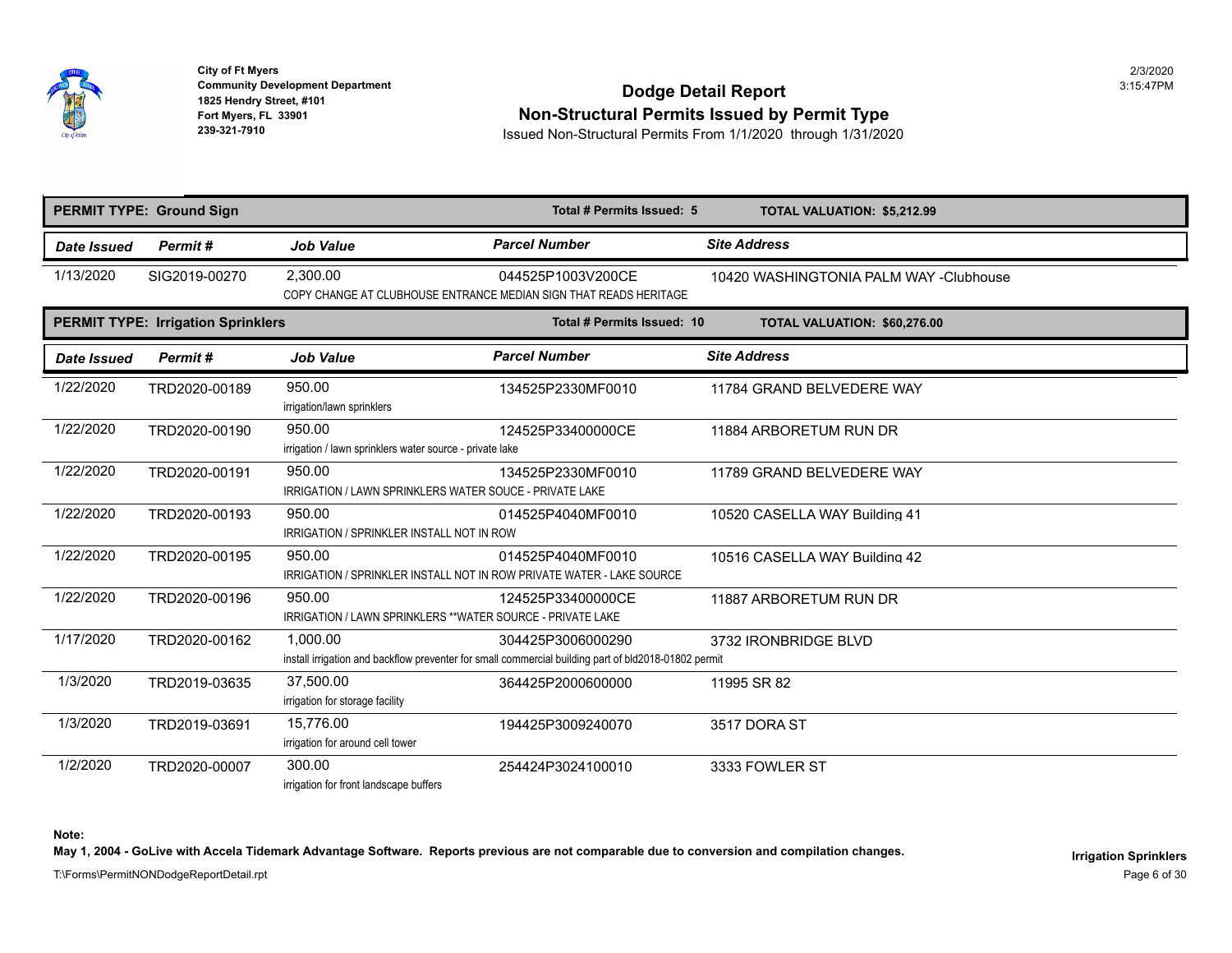

## **Community Development Department**<br>1825 Hendry Street, #101 **Non-Structural Permits Issued by Permit Type**

**239-321-7910** Issued Non-Structural Permits From 1/1/2020 through 1/31/2020

|             | <b>PERMIT TYPE: Mechanical</b> |                                                                | Total # Permits Issued: 131 | <b>TOTAL VALUATION: \$1,364,576.8</b> |
|-------------|--------------------------------|----------------------------------------------------------------|-----------------------------|---------------------------------------|
| Date Issued | Permit#                        | <b>Job Value</b>                                               | <b>Parcel Number</b>        | <b>Site Address</b>                   |
| 1/31/2020   | TRD2020-00260                  | 6,900.00<br>a/c change out 5 ton 10 kw 14 seer pkg replacement | 254424P10120D0010           | 2010 HANSON ST                        |
| 1/31/2020   |                                | 7,487.00                                                       |                             |                                       |
|             | TRD2020-00269                  | Replace 3.5 ton 16 seer 10 kw split system like for like       | 024525P30200D0120           | 10847 VALENTINA CT                    |
| 1/31/2020   | TRD2020-00275                  | 5,535.00                                                       | 034525P2010080804           | 10018 SKY VIEW WAY 804                |
|             |                                | A/C Change out                                                 |                             |                                       |
| 1/30/2020   | TRD2020-00177                  | 32,800.00                                                      | 244424P1001000060           | <b>2055 HEITMAN STREET</b>            |
|             |                                | Like for Like replacement of one 25-Ton RTU servicing the Gym  |                             |                                       |
| 1/30/2020   | TRD2020-00247                  | 4.701.00                                                       | 054525P2007050516           | 8075 QUEEN PALM LANE 516              |
|             |                                | A/C changeout like for like                                    |                             |                                       |
| 1/30/2020   | TRD2020-00261                  | 3,300.00                                                       | 294425P3006000330           | 4203 AVIAN AVE                        |
|             |                                | Install 12.000 btr ductless mini-split to dehumidify area.     |                             |                                       |
| 1/30/2020   | TRD2020-00263                  | 6,525.00                                                       | 134424P4004110020           | 1820 HENDRY ST                        |
|             |                                | Replace 10 ton condensing unit only                            |                             |                                       |
| 1/30/2020   | TRD2020-00264                  | 5,535.00                                                       | 234424P2029000903           | 1900 VIRGINIA AVE 903                 |
|             |                                | A/C changeout                                                  |                             |                                       |
| 1/30/2020   | TRD2020-00270                  | 3.900.00                                                       | 144424P3030400109           | 2080 W FIRST ST 109                   |
|             |                                | 3 ton change out                                               |                             |                                       |
| 1/30/2020   | TRD2020-00271                  | 3,400.00                                                       | 024524P2005000406           | 4790 S CLEVELAND AVE 406              |
|             |                                | 2 ton change out                                               |                             |                                       |
| 1/30/2020   | TRD2020-00274                  | 4,740.00                                                       | 334425P3006060610           | 8380 BERNWOOD COVE LOOP 610           |
|             |                                | AC change out. Like for like. 2 ton unit.                      |                             |                                       |
| 1/29/2020   | TRD2019-02994                  | 4,797.00                                                       | 024525P1018444409           | 9575 HEMINGWAY LN 4409                |
|             |                                | 2.5 ton 16 seer 8 kw split system replacement like for like    |                             |                                       |
| 1/29/2020   | TRD2020-00236                  | 4,715.00                                                       | 144424P30303J0810           | 2090 W FIRST ST J810                  |
|             |                                | AC Change Out                                                  |                             |                                       |

**Note:** 

May 1, 2004 - GoLive with Accela Tidemark Advantage Software. Reports previous are not comparable due to conversion and compilation changes.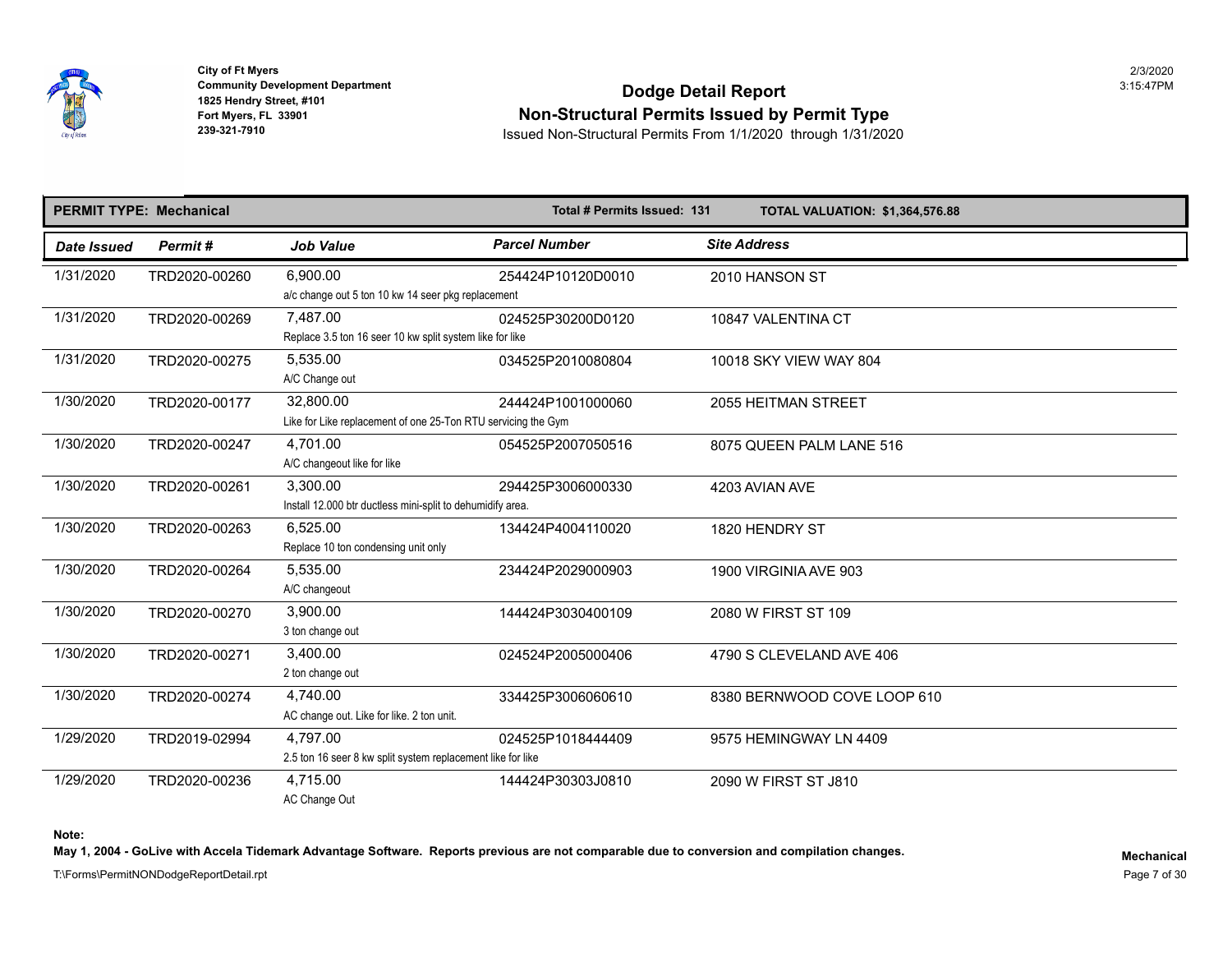

## **Community Development Department**<br>1825 Hendry Street, #101 **Non-Structural Permits Issued by Permit Type**

**239-321-7910** Issued Non-Structural Permits From 1/1/2020 through 1/31/2020

|                    | <b>PERMIT TYPE: Mechanical</b> |                                                                               | Total # Permits Issued: 131                                                                                                            | <b>TOTAL VALUATION: \$1,364,576.8</b> |
|--------------------|--------------------------------|-------------------------------------------------------------------------------|----------------------------------------------------------------------------------------------------------------------------------------|---------------------------------------|
| <b>Date Issued</b> | Permit#                        | <b>Job Value</b>                                                              | <b>Parcel Number</b>                                                                                                                   | <b>Site Address</b>                   |
| 1/29/2020          | TRD2020-00242                  | 6.975.00<br>like for like replacement of one 3-ton split system (residential) | 264424P2006010080                                                                                                                      | 2905 SUNSET RD                        |
| 1/29/2020          | TRD2020-00245                  | 2,000.00<br>Install of replacement AC unit                                    | 314425P3013303011                                                                                                                      | 4330 BELLASOL CIR 3011                |
| 1/29/2020          | TRD2020-00250                  | 5,400.00<br>AC change out - like for like                                     | 334425P3006020209                                                                                                                      | 8513 BERNWOOD COVE LOOP 209           |
| 1/29/2020          | TRD2020-00258                  | 14.940.00                                                                     | 234525P1005001310<br>Replace HVAC 3 ton split system (Like for like) w/ minor duct modifications, 4 ton 16 seer 10 kw                  | 13028 MILFORD PL                      |
| 1/28/2020          | TRD2020-00058                  | 4,905.00<br>3 Ton 16 Seer 8 Kw Split System replacement - Like for Like -     | 034525P2008000410                                                                                                                      | 10032 MAJESTIC AVE                    |
| 1/28/2020          | TRD2020-00229                  | 6.578.00<br>Repl 2.5 Ton 16 Seer 8 KW split system like for like              | 094425P3002000380                                                                                                                      | 845 DELLENA LN                        |
| 1/28/2020          | TRD2020-00234                  | 4.260.00<br>Equal HVAC CHANGEOUT/REPLACEMENT                                  | 294425P300600039A                                                                                                                      | 4243 AVIAN AVE                        |
| 1/28/2020          | TRD2020-00235                  | 3,200.00<br>AC Change out same location same elevation.                       | 324425P1000610000                                                                                                                      | 3625 WINKLER AVE 237                  |
| 1/28/2020          | TRD2020-00237                  | 4,397.00<br>Replace 2.5 Ton 14.5 Seer Split system                            | 354425P4022040102                                                                                                                      | 10540 AMIATA WAY 102                  |
| 1/28/2020          | TRD2020-00239                  | 9,782.00<br>Replace HVAC 3 ton split system with duct modifications           | 114525P4350005910                                                                                                                      | 11582 RIVERSTONE LN                   |
| 1/28/2020          | TRD2020-00240                  | 5,535.00<br>A/C change out                                                    | 344424P20060B0120                                                                                                                      | 3895 HAROLD AVE                       |
| 1/28/2020          | TRD2020-00243                  | 6.650.00                                                                      | 264424P40290C0080<br>Change out 4 ton 14 seer 10 kw package unit also replacing plenum for the split that is on the property. New slab | 1230 CALOOSA DR                       |
| 1/27/2020          | TRD2020-00219                  | 5,831.00<br>Repl 2.5 ton 14.5 Seer 8 KW split system like for like            | 254424P2018000040                                                                                                                      | 3067 CENTRAL AVE                      |

**Note:** 

May 1, 2004 - GoLive with Accela Tidemark Advantage Software. Reports previous are not comparable due to conversion and compilation changes.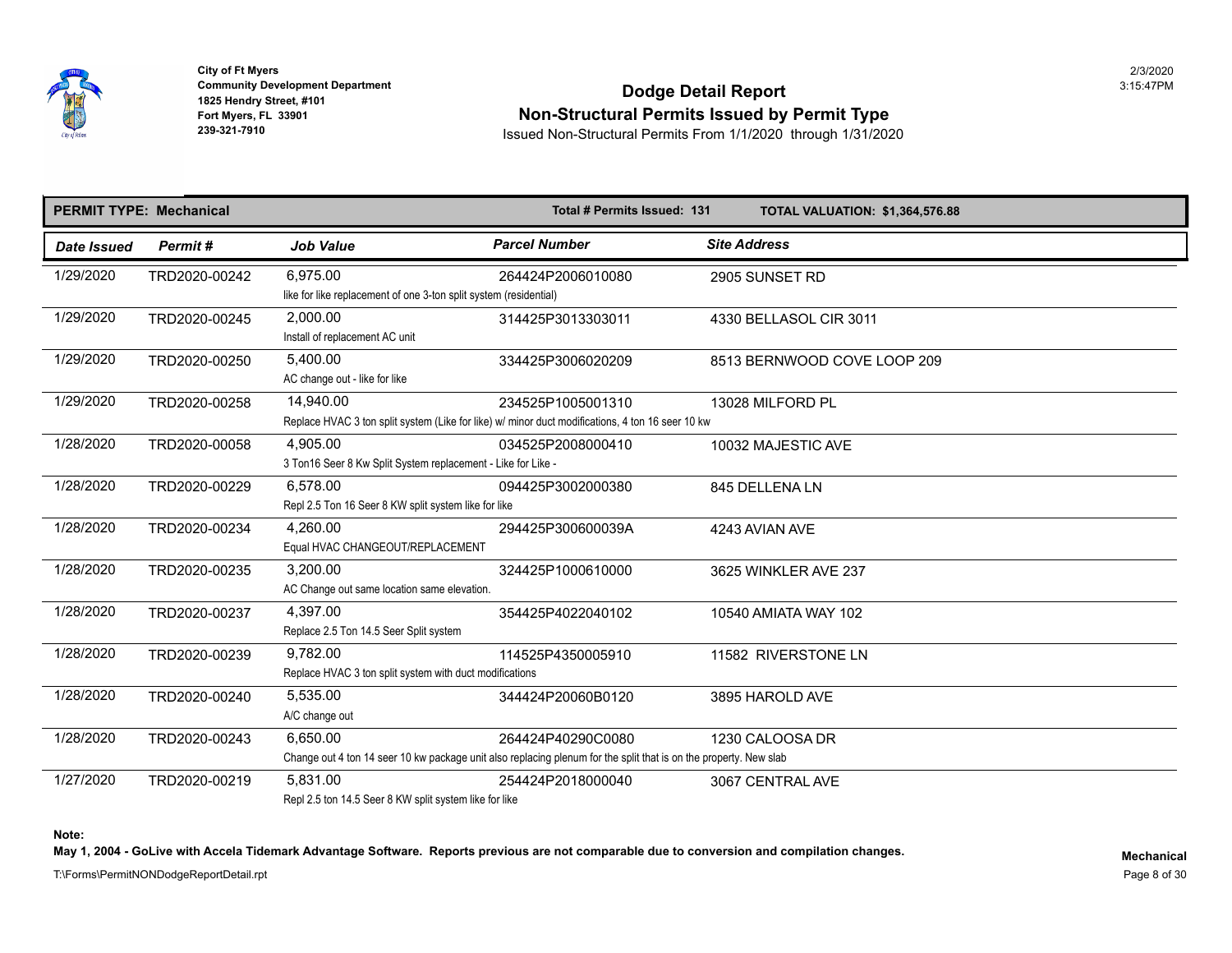

**1992 - All Analytic Propriet 1825 Hendry Street, #101<br><b>Fort Myers, FL 33901<br>239-321-7910 City of Ft Myers** 2/3/2020

## **Community Development Department**<br>1825 Hendry Street, #101 **Non-Structural Permits Issued by Permit Type**

**239-321-7910** Issued Non-Structural Permits From 1/1/2020 through 1/31/2020

|             | <b>PERMIT TYPE: Mechanical</b> |                                                                                               | Total # Permits Issued: 131 | <b>TOTAL VALUATION: \$1,364,576.8</b> |
|-------------|--------------------------------|-----------------------------------------------------------------------------------------------|-----------------------------|---------------------------------------|
| Date Issued | Permit#                        | <b>Job Value</b>                                                                              | <b>Parcel Number</b>        | <b>Site Address</b>                   |
| 1/27/2020   | TRD2020-00221                  | 5,535.00<br>HVAC Split System Replacement.                                                    | 354425P201913013C           | 9326 AVIANO DR 201                    |
| 1/27/2020   | TRD2020-00223                  | 5,000.00<br>Chnageout existing ac system same for same                                        | 054525P2012000824           | 10371 BUTTERFLY PALM DR 824           |
| 1/27/2020   | TRD2020-00228                  | 4,470.00<br>Replace HVAC system                                                               | 044525P2011002960           | 10114 SPYGLASS HILL LN                |
| 1/27/2020   | TRD2020-00231                  | 4,800.00<br>AC CHANGEOUT LIKE FOR LIKE                                                        | 144424P3030400107           | 2080 W FIRST ST 107                   |
| 1/24/2020   | TRD2020-00099                  | 2,500.00<br>Run the refrigerator lines for owner supplied walkin cooler/freeze.               | 334425P3000680010           | 7977 DANI DR Suite 130                |
| 1/24/2020   | TRD2020-00197                  | 6.093.00<br>AC changeout 1.5 ton unit, like for like                                          | 084525P1012II0030           | 11208 KING PALM CT                    |
| 1/24/2020   | TRD2020-00206                  | 4,325.00<br>Split System A/C unit change out - Veranda I @ Royal Greens - Bldg 37 - unit 3722 | 054525P3018373722           | 10497 WASHINGTONIA PALM WAY 37        |
| 1/24/2020   | TRD2020-00207                  | 3,436.00<br>A/C change out - Replace 2 ton 14 seer Split System with 5kw heat.                | 264425P1007000810           | 3022 VIA RIALTO ST                    |
| 1/24/2020   | TRD2020-00212                  | 3,150.00<br>Change out of ac unit like for like                                               | 134424P3006050310           | 2726 GUAVA ST                         |
| 1/24/2020   | TRD2020-00220                  | 7.489.00<br>Repl 3 ton 14 seer 10 kw Split system like for like                               | 024525P3006000660           | 10720 AVILA CIR                       |
| 1/24/2020   | TRD2020-00222                  | 7,499.00<br>Replace 2.5 ton 16 seer 8 kw split system like for like.                          | 084425P3000710020           | 4145 MADISON AVE                      |
| 1/24/2020   | TRD2020-00227                  | 4,100.00<br>Install 2.5 Ton Split.                                                            | 234424P2025000702           | 1925 CLIFFORD ST 702                  |
| 1/23/2020   | TRD2020-00173                  | 4.715.00<br>replacing a split ac system in the conference room                                | 234424P200007001A           | 2286 W FIRST ST                       |

**Note:** 

May 1, 2004 - GoLive with Accela Tidemark Advantage Software. Reports previous are not comparable due to conversion and compilation changes.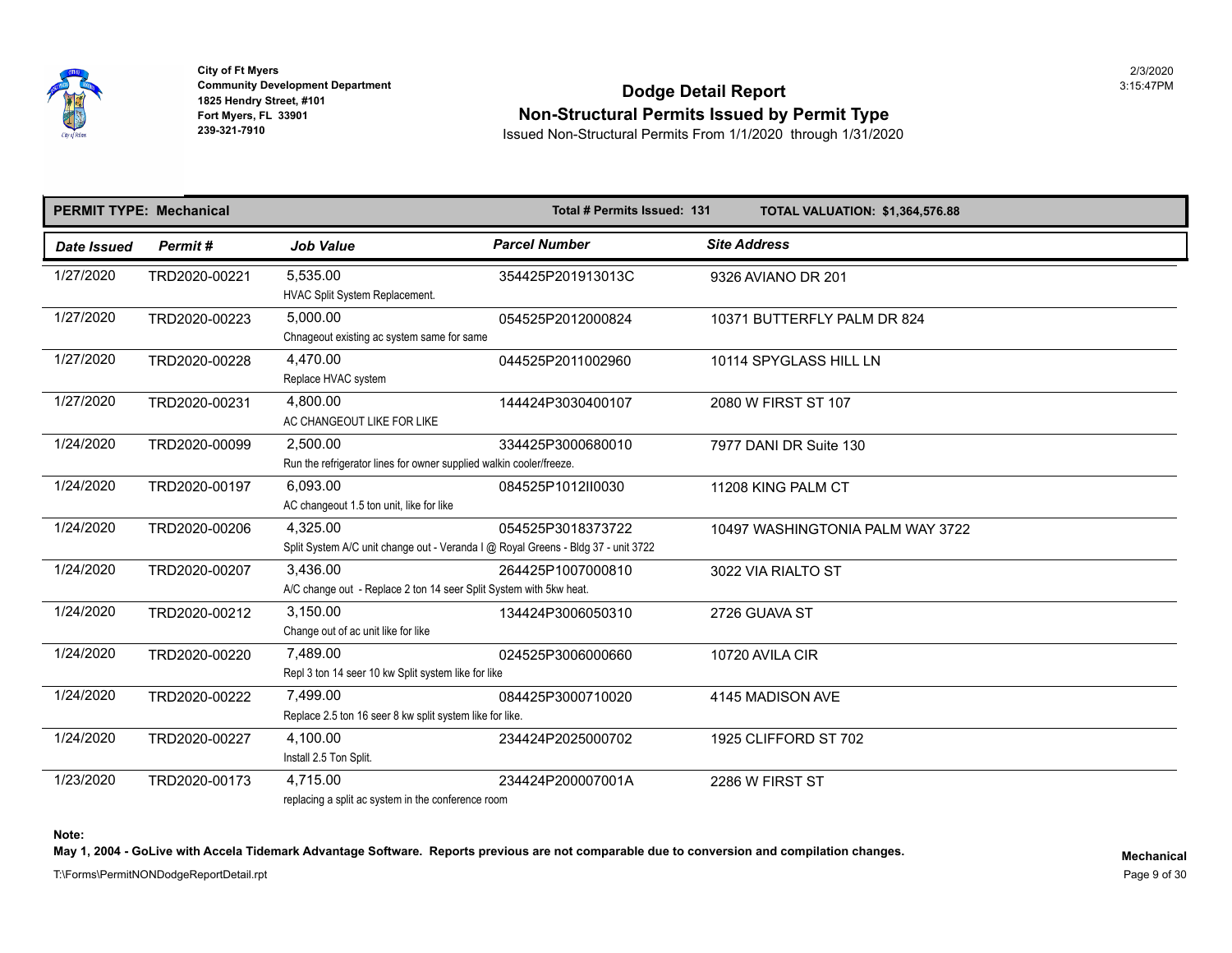

## **Community Development Department**<br>1825 Hendry Street, #101 **Non-Structural Permits Issued by Permit Type**

**239-321-7910** Issued Non-Structural Permits From 1/1/2020 through 1/31/2020

|             | <b>PERMIT TYPE: Mechanical</b> |                                                                                            | Total # Permits Issued: 131                                                                                 | <b>TOTAL VALUATION: \$1,364,576.8</b> |
|-------------|--------------------------------|--------------------------------------------------------------------------------------------|-------------------------------------------------------------------------------------------------------------|---------------------------------------|
| Date Issued | Permit#                        | <b>Job Value</b>                                                                           | <b>Parcel Number</b>                                                                                        | <b>Site Address</b>                   |
| 1/23/2020   | TRD2020-00186                  | 4,715.00<br><b>HVAC Replacement</b>                                                        | 094525P4002003102                                                                                           | 11908 TULIO WAY 3102                  |
| 1/23/2020   | TRD2020-00194                  | 6,697.50<br>AC split system change out like for like                                       | 354425P4002000150                                                                                           | 9092 PROSPERITY WAY                   |
| 1/23/2020   | TRD2020-00199                  | 7,345.00<br>Replace 3 ton 16 seer split system                                             | 344425P3016000510                                                                                           | 10075 OAKHURST WAY                    |
| 1/23/2020   | TRD2020-00200                  | 3,899.00<br>HVAC changeout - RUUD system - 3 ton 16 seer 10 kw heat                        | 344425P3016000410                                                                                           | 10051 OAKHURST WAY                    |
| 1/23/2020   | TRD2020-00201                  | 5,777.00<br>AC Change out                                                                  | 094525P3002009204                                                                                           | 11988 NALDA ST 9204                   |
| 1/23/2020   | TRD2020-00203                  | 4,700.00                                                                                   | 024525P4012131305<br>Split System Rheem A/C unit change out - Garden Lakes @ Clonial CC Bldg 13 - unit 1305 | 10133 COLONIAL COUNTRY CLUB 13        |
| 1/23/2020   | TRD2020-00208                  | 6,630.00<br>A/C Change Out                                                                 | 144525P4005000180                                                                                           | 12882 KENTFIELD LN                    |
| 1/23/2020   | TRD2020-00218                  | 7,493.00<br>Repl 3.5 ton 15 seer 10 kw split system like for like                          | 294425P3006000640                                                                                           | 4365 AVIAN AVE                        |
| 1/22/2020   | TRD2020-00017                  | 6,232.00<br>3 Ton 16.25 Seer 10 Kw Split System replacement.                               | 024525P1016000020                                                                                           | 9514 HEMINGWAY LN                     |
| 1/22/2020   | TRD2020-00100                  | 5.535.00<br>change out 4 ton 15 seer 7.5 kw split system                                   | 234424P2027001101                                                                                           | 1920 VIRGINIA AVE 1101                |
| 1/22/2020   | TRD2020-00170                  | 7.800.00<br>ac change out 4 ton split system                                               | 344424P20060A0170                                                                                           | 1313 STADLER DR                       |
| 1/22/2020   | TRD2020-00176                  | 7,498.00<br>Repl 3 Ton 16 Seer 10 KW split system like for like                            | 144525P2006002220                                                                                           | 12167 CORCORAN PL                     |
| 1/22/2020   | TRD2020-00178                  | 5.219.00<br>Split system a/c unit chnage out - alta mar- unit 301 - 2.5 ton/14 seer/7.5 kw | 184425P1037000301                                                                                           | 2825 PALM BEACH BLVD 301              |

**Note:** 

May 1, 2004 - GoLive with Accela Tidemark Advantage Software. Reports previous are not comparable due to conversion and compilation changes.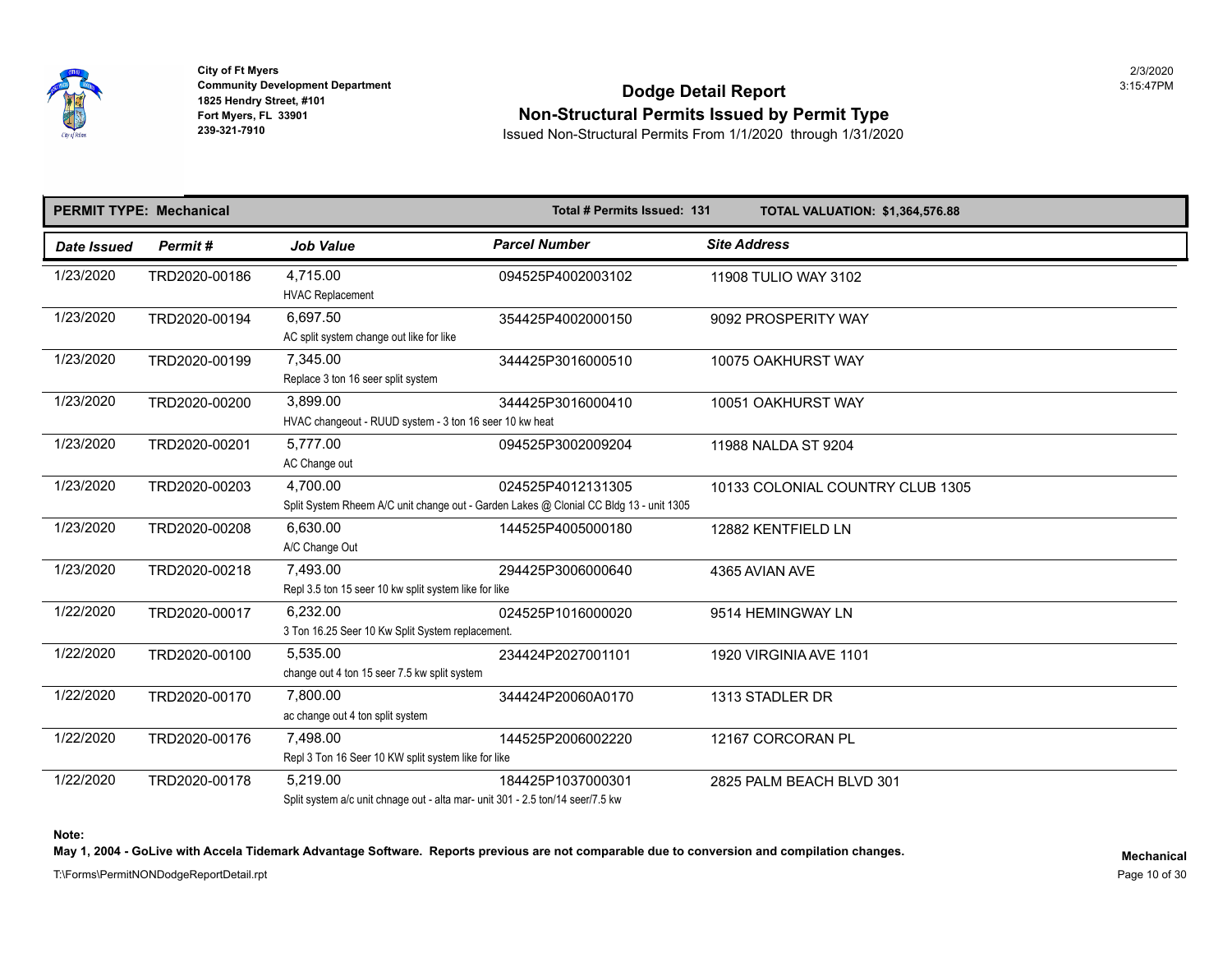

## **Community Development Department**<br>1825 Hendry Street, #101 **Non-Structural Permits Issued by Permit Type**

**239-321-7910** Issued Non-Structural Permits From 1/1/2020 through 1/31/2020

|             | <b>PERMIT TYPE: Mechanical</b> |                                                                              | Total # Permits Issued: 131 | <b>TOTAL VALUATION: \$1,364,576.8</b> |
|-------------|--------------------------------|------------------------------------------------------------------------------|-----------------------------|---------------------------------------|
| Date Issued | Permit#                        | <b>Job Value</b>                                                             | <b>Parcel Number</b>        | <b>Site Address</b>                   |
| 1/22/2020   | TRD2020-00181                  | 4.715.00<br>ac system change out like for like                               | 034525P2020393905           | 9618 HEMINGWAY LN 3905                |
| 1/22/2020   | TRD2020-00182                  | 4,862.00<br>ac system change out like for like                               | 114525P1027000140           | 10332 CREPE JASMINE LN                |
| 1/22/2020   | TRD2020-00184                  | 7,298.00<br>Replace 4 Ton 15 Seer Split System                               | 024525P3024000100           | 10519 AZZURRA DR                      |
| 1/21/2020   | TRD2020-00051                  | 7,850.00<br>3 Ton C/U Only.                                                  | 354424P1008420010           | 3905 ARLINGTON ST                     |
| 1/21/2020   | TRD2020-00150                  | 5,575.00<br>A/C Change Out Split System.                                     | 294425P3007190101           | 4232 LIRON AVE 101                    |
| 1/21/2020   | TRD2020-00160                  | 5,535.00<br>Exact change out of 3.5 Ton split system, 16 Seer, 7.5 Kw.       | 034525P4026004930           | 8952 WATER TUPELO RD                  |
| 1/21/2020   | TRD2020-00169                  | 3,595.00<br>AC change out 2 Ton                                              | 144424P3030200101           | 2110 W FIRST ST 101                   |
| 1/17/2020   | TRD2020-00133                  | 6,381.00<br>3 ton 17 seer 10 kw split system replacement like for like       | 034525P2008000220           | 10047 MAJESTIC AVE                    |
| 1/17/2020   | TRD2020-00135                  | 6.758.00<br>2.5 TON 14 SEER 5 KW PACKAGE UNIT REPLACEMENT LIKE FOR LIKE      | 024524P4023500030           | 5250 CEDARBEND DR 3                   |
| 1/17/2020   | TRD2020-00141                  | 5,314.00<br>3 ton 16 seer 10 kw split system replacement like for like       | 034525P2010020202           | 10006 SKY VIEW WAY 202                |
| 1/17/2020   | TRD2020-00143                  | 5,355.00<br>a/c replacement - like for like 2.5 ton                          | 134424P2033000305           | 2745 FIRST ST 305                     |
| 1/17/2020   | TRD2020-00147                  | 4,655.00<br>2.5 Ton, 16 Seer, 10 KW Split system replacement - like for Like | 274425P30060D1410           | 10028 RAVELLO BLVD                    |
| 1/16/2020   | TRD2019-02657                  | 57,600.00<br>Replace (2) existing 20Tons Split systems.                      | 134424P400413001C           | 1735 JACKSON ST                       |

**Note:** 

May 1, 2004 - GoLive with Accela Tidemark Advantage Software. Reports previous are not comparable due to conversion and compilation changes.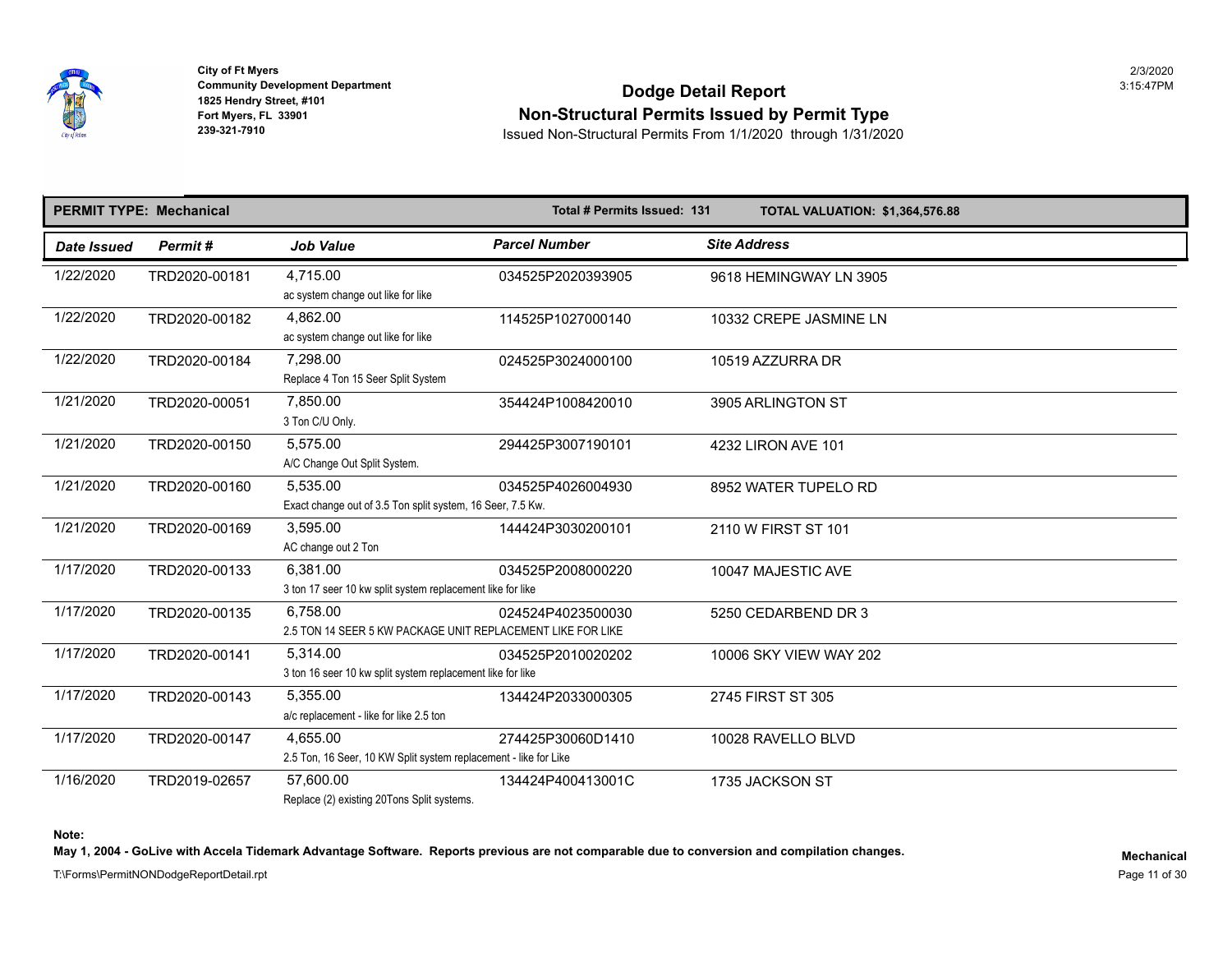

## **Community Development Department**<br>1825 Hendry Street, #101 **Non-Structural Permits Issued by Permit Type**

**239-321-7910** Issued Non-Structural Permits From 1/1/2020 through 1/31/2020

|             | <b>PERMIT TYPE: Mechanical</b> |                                                              | Total # Permits Issued: 131                                                                                     | <b>TOTAL VALUATION: \$1,364,576.8</b> |
|-------------|--------------------------------|--------------------------------------------------------------|-----------------------------------------------------------------------------------------------------------------|---------------------------------------|
| Date Issued | Permit#                        | <b>Job Value</b>                                             | <b>Parcel Number</b>                                                                                            | <b>Site Address</b>                   |
| 1/16/2020   | TRD2019-03200                  | 4,860.00<br>New 1.25 ton, 18 seer mini split system.         | 014525P24400A0190                                                                                               | 10658 PRATO DR                        |
| 1/16/2020   | TRD2020-00118                  | 5,842.00<br>HVAC change out split system                     | 014525P4023077405                                                                                               | 10820 PALAZZO WAY 405                 |
| 1/16/2020   | TRD2020-00127                  | 3,688.00<br>A/C Change out like for like.                    | 054525P2015101013                                                                                               | 10285 BISMARK PALM WAY 1013           |
| 1/16/2020   | TRD2020-00137                  | 5,027.50<br>Furnish and install RUNTRU equipment             | 084425P3000720020                                                                                               | 4036 WASHINGTON AVE                   |
| 1/16/2020   | TRD2020-00145                  | 5,535.00<br>AC change out                                    | 034525P2019363608                                                                                               | 9594 HEMINGWAY LN 3608                |
| 1/16/2020   | TRD2020-00146                  | 4,995.00<br>AC Change out.                                   | 024525P1008001640                                                                                               | 10021 COLONIAL COUNTRY CLUB BI        |
| 1/15/2020   | TRD2019-02385                  | 3,000.00<br>install walk in cooler                           | 264424P20120D0160                                                                                               | 1947 SUNSET PL                        |
| 1/15/2020   | TRD2019-03570                  | 120,000.00<br>Replace existing AHU 667 and interlocking Fan. | 234424P3020080020                                                                                               | 2780 CLEVELAND AVE                    |
| 1/15/2020   | TRD2020-00098                  | 5.600.00                                                     | 264424P20110A0040<br>hvac change out like for like, also installing a new 2 ton duct system to replace existing | 1824 HANSON ST                        |
| 1/15/2020   | TRD2020-00102                  | 4,401.00<br>A/C Change out like for like                     | 054525P3014484812                                                                                               | 10538 WASHINGTONIA PALM WAY 48        |
| 1/15/2020   | TRD2020-00108                  | 4.701.00<br>ac change out like for like                      | 054525P3014454523                                                                                               | 10508 WASHINGTONIA PALM WAY 45        |
| 1/15/2020   | TRD2020-00114                  | 4,100.00<br>A/C Change out like for like                     | 264424P30270B0100                                                                                               | 1670 MORENO AVE                       |
| 1/15/2020   | TRD2020-00115                  | 4,281.00<br>A/C Change out like for like                     | 054525P2015101012                                                                                               | 10285 BISMARK PALM WAY 1012           |

**Note:** 

May 1, 2004 - GoLive with Accela Tidemark Advantage Software. Reports previous are not comparable due to conversion and compilation changes.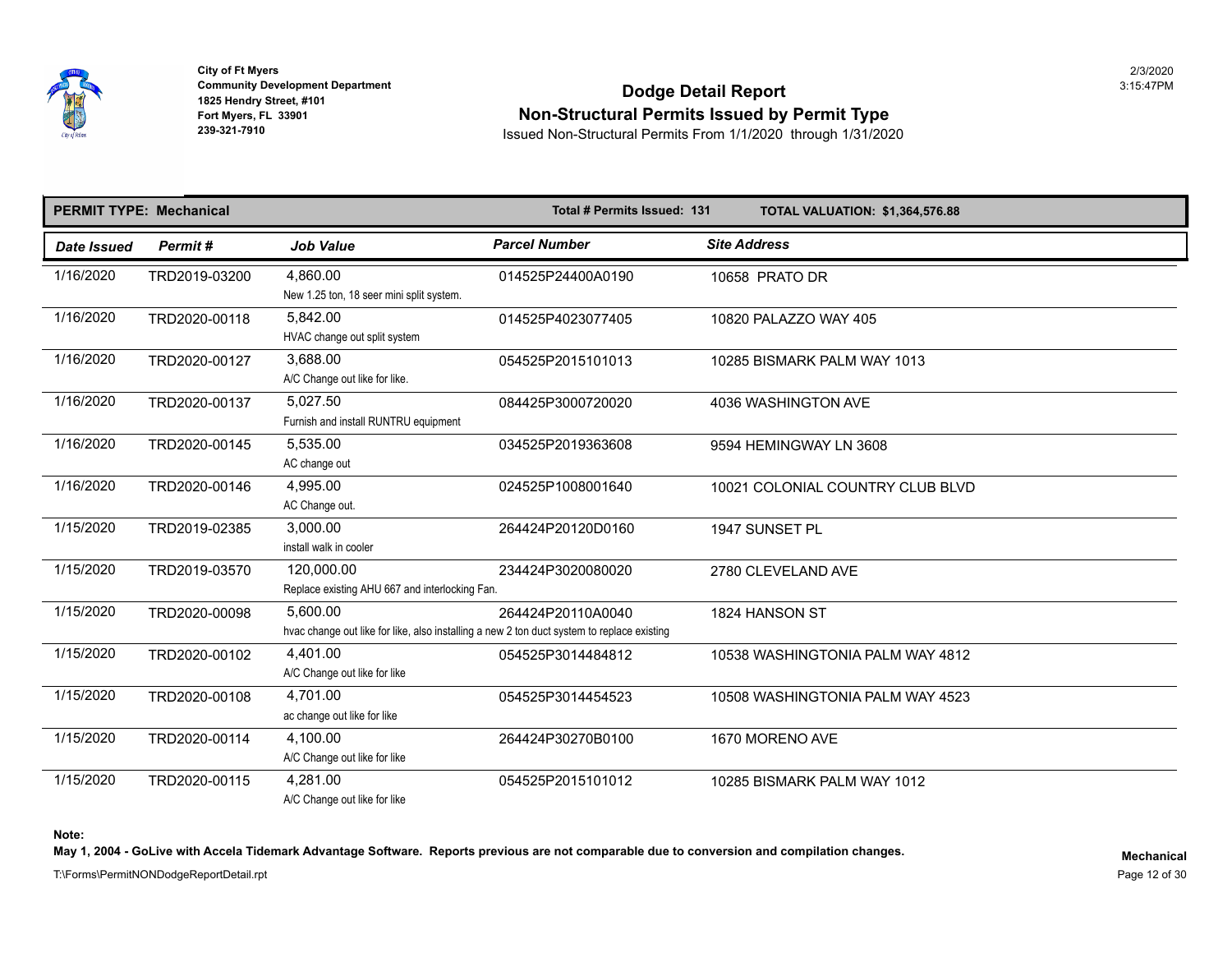

## **Community Development Department**<br>1825 Hendry Street, #101 **Non-Structural Permits Issued by Permit Type**

**239-321-7910** Issued Non-Structural Permits From 1/1/2020 through 1/31/2020

|                    | <b>PERMIT TYPE: Mechanical</b> |                                                                                                    | Total # Permits Issued: 131 | <b>TOTAL VALUATION: \$1,364,576.8</b> |
|--------------------|--------------------------------|----------------------------------------------------------------------------------------------------|-----------------------------|---------------------------------------|
| <b>Date Issued</b> | Permit#                        | <b>Job Value</b>                                                                                   | <b>Parcel Number</b>        | <b>Site Address</b>                   |
| 1/15/2020          | TRD2020-00116                  | 6,431.00<br>A/C change out 3 ton system like for like                                              | 134424P2033001501           | 2745 FIRST ST 1501                    |
| 1/15/2020          | TRD2020-00119                  | 3,988.00<br>A/C Change out like for like                                                           | 044525P4006001416           | 10450 WASHINGTONIA PALM WAY 14        |
| 1/15/2020          | TRD2020-00120                  | 6,630.00<br>Change out air handler-install 5 ton Carrier Air Handler                               | 294425P4011000920           | 3909 ELDON ST                         |
| 1/15/2020          | TRD2020-00122                  | 5,114.00<br>Replacement of HVAC                                                                    | 024525P30210800B0           | 10666 PELICAN PRESERVE BLVD B         |
| 1/15/2020          | TRD2020-00123                  | 4.701.00<br>ac change out like for like                                                            | 054525P3014535326           | 10410 WINE PALM RD 5326               |
| 1/15/2020          | TRD2020-00124                  | 3,500.00<br>AC Change out same location same elevation.                                            | 324425P1000620000           | 3781 WINKLER AVE 437                  |
| 1/15/2020          | TRD2020-00130                  | 5,796.00<br>hvac change out                                                                        | 184425P101800C108           | 2875 PALM BEACH BLVD 108              |
| 1/15/2020          | TRD2020-00131                  | 4,100.00<br>AC Change out same elevation same location.                                            | 364424P1000030000           | 2120 CARRELL #208                     |
| 1/15/2020          | TRD2020-00139                  | 10,048.00<br>replace one 3 ton 10 kw 14 seer split system and one 5 ton 10 kw 15 seer split system | 204425P1004030240           | 2112 MITCHELL CT                      |
| 1/14/2020          | TRD2020-00086                  | 4,716.00<br>replace like for like 2.5 ton 14 seer kw split                                         | 024525P30200B0360           | 10673 CAMARELLE CIR                   |
| 1/14/2020          | TRD2020-00093                  | 5.960.00<br>Replace 3 ton 14 seer 8 kw split sys like for like                                     | 114525P3028000900           | 10450 SPRUCE PINE CT                  |
| 1/14/2020          | TRD2020-00095                  | 7,205.00<br>HVAC changeout                                                                         | 014525P10220H0050           | 10508 CARENA CIR                      |
| 1/14/2020          | TRD2020-00105                  | 4.715.00<br>HVAC Change out - Ruud system 3 Ton / 16 Seer / 10Kw heat.                             | 344425P2015000380           | 9071 SHADOW GLEN WAY                  |

**Note:** 

May 1, 2004 - GoLive with Accela Tidemark Advantage Software. Reports previous are not comparable due to conversion and compilation changes.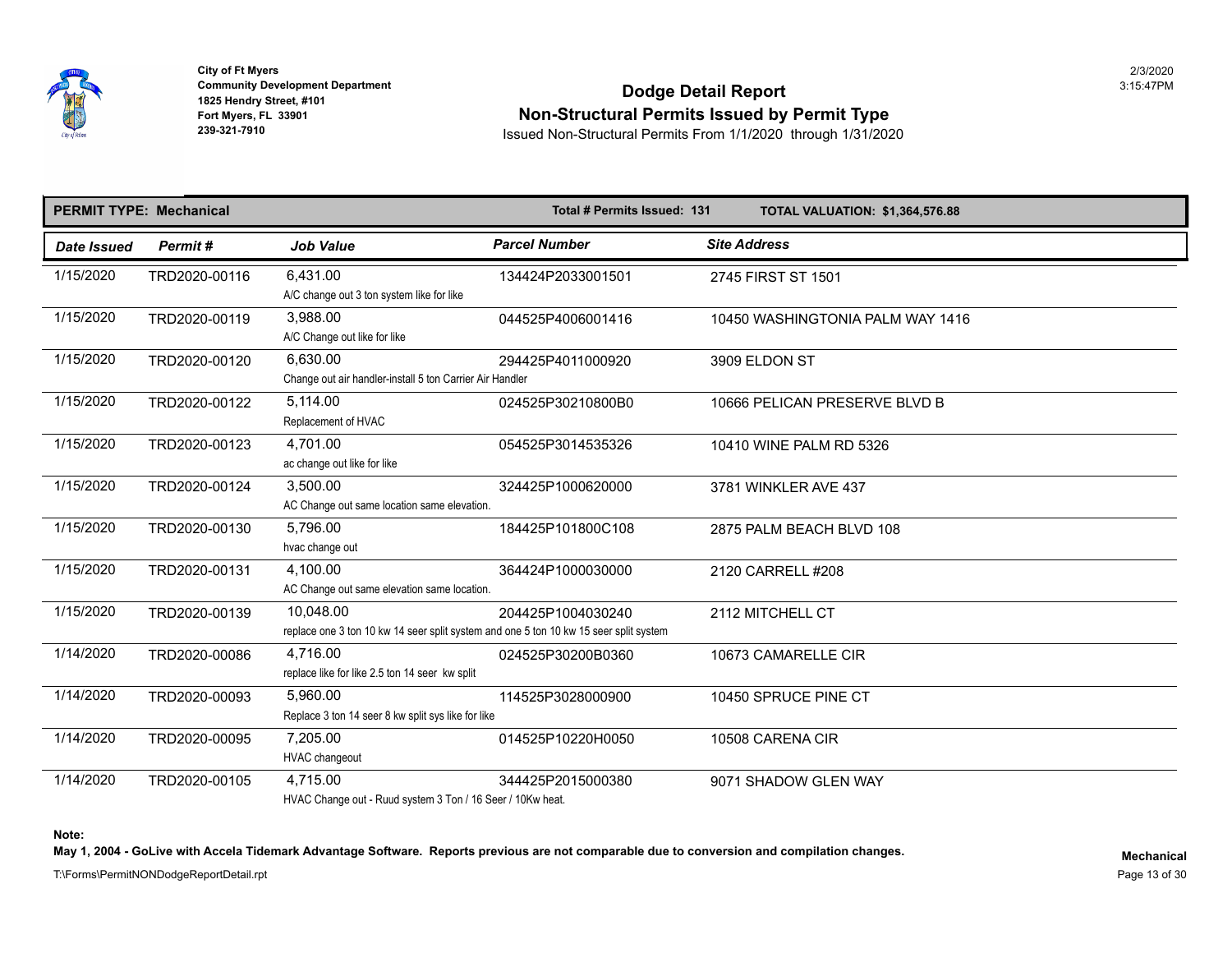

## **Community Development Department**<br>1825 Hendry Street, #101 **Non-Structural Permits Issued by Permit Type**

**239-321-7910** Issued Non-Structural Permits From 1/1/2020 through 1/31/2020

| <b>PERMIT TYPE: Mechanical</b> |               |                                                                                   | Total # Permits Issued: 131 | <b>TOTAL VALUATION: \$1,364,576.8</b>                                                                                                                                         |
|--------------------------------|---------------|-----------------------------------------------------------------------------------|-----------------------------|-------------------------------------------------------------------------------------------------------------------------------------------------------------------------------|
| Date Issued                    | Permit#       | <b>Job Value</b>                                                                  | <b>Parcel Number</b>        | <b>Site Address</b>                                                                                                                                                           |
| 1/14/2020                      | TRD2020-00107 | 3,436.00<br>ac replacement                                                        | 294425P3006000630           | 4345 AVIAN AVE                                                                                                                                                                |
| 1/14/2020                      | TRD2020-00112 | 4,715.00<br>ac change out 3.5 ton 14 seer 8 kw                                    | 034524P3022000510           | 16 CATALPA CT                                                                                                                                                                 |
| 1/14/2020                      | TRD2020-00126 | 3,800.00<br>A/C Change out 2 Ton, 14.5 Seer, 5 Kw Split System Ameristar.         | 184425P40090B0210           | 3136 BLOUNT ST                                                                                                                                                                |
| 1/13/2020                      | TRD2020-00063 | 10.233.00<br>a/c change out 4 ton 14 seer 5kw w 7 drop duct system                | 354424P30110B0140           | 1654 HARVARD CT                                                                                                                                                               |
| 1/13/2020                      | TRD2020-00085 | 3,200.00<br>AC Change out same location same elevation.                           | 324425P1000620000           | 3765 WINKLER AVE 711                                                                                                                                                          |
| 1/13/2020                      | TRD2020-00090 | 4,775.00<br>Replacement of HVAC                                                   | 024525P30210100B0           | 10626 PELICAN PRESERVE BLVD B                                                                                                                                                 |
| 1/13/2020                      | TRD2020-00091 | 5.100.00<br>Replacement of HVAC                                                   | 024525P30210100D0           | 10626 PELICAN PRESERVE BLVD D                                                                                                                                                 |
| 1/13/2020                      | TRD2020-00092 | 4.715.00<br>Replace full split system air handler and condenser unit.             | 144525P4007010101           | 12970 PENNINGTON PL 101                                                                                                                                                       |
| 1/10/2020                      | TRD2019-03456 | 57,080.00                                                                         | 364424P1000050000           | 3594 BROADWAY<br>Replace like for like - (1) 10 ton, 10.4 k, 14 seer, 3000 cfm - (1) 5 ton, 10 kw, 14 seer, 2000 cfm, - (2) 3 ton, 10 kw, 14 seer, 1200 cfm. Install condense |
| 1/10/2020                      | TRD2020-00004 | 53,188.00<br>duct work replacement units 3&4 systems only                         | 324425P1000630040           | 3950 WINKLER AVE EXT                                                                                                                                                          |
| 1/10/2020                      | TRD2020-00062 | 3,436.00<br>Replace HVAC system                                                   | 024524P2000670030           | 4658 DELEON ST M174                                                                                                                                                           |
| 1/10/2020                      | TRD2020-00074 | 4.949.00<br>change out system                                                     | 094525P3002008207           | 8753 MELOSIA ST 8207                                                                                                                                                          |
| 1/9/2020                       | TRD2019-02949 | 3,555.00<br>inetall 1 ton 18 seer mini split system 12,000 RTLL in master hedroom | 014525P34500R0060           | 10932 PISTOIA DR                                                                                                                                                              |

install 1 ton 18 seer mini split system 12,000 BTU in master bedroom

**Note:** 

May 1, 2004 - GoLive with Accela Tidemark Advantage Software. Reports previous are not comparable due to conversion and compilation changes.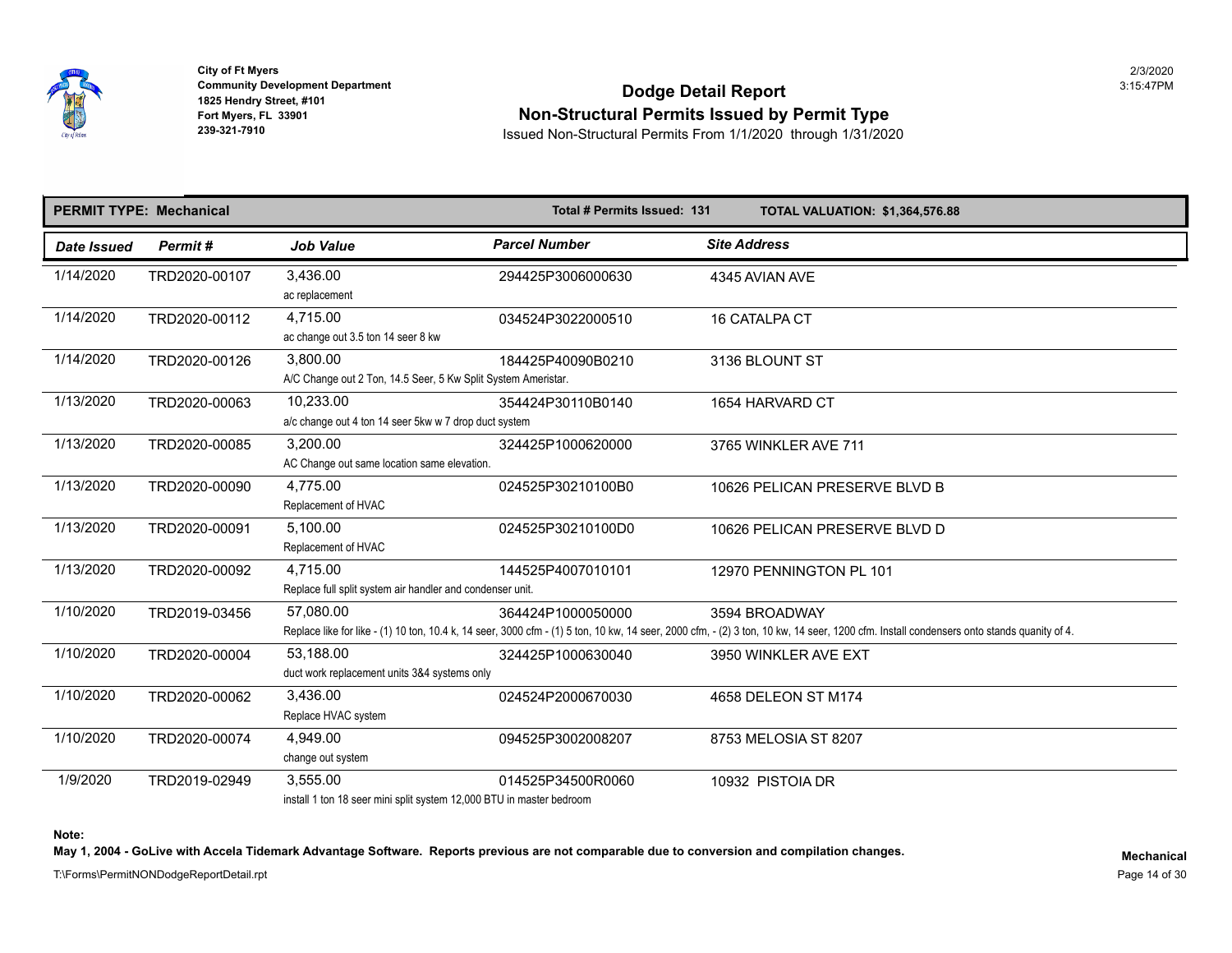

**1825 Hendry Street, #101**<br>**Fort Myers, FL 33901 City of Ft Myers** 2/3/2020

## **Community Development Department**<br>1825 Hendry Street, #101 Fort Myers, FL 33901<br>Fort Myers, FL 33901 **Non-Structural Permits Issued by Permit Type**<br>239-321-7910 **Issued Non-Structural Permits From 1/1/2020** through 1/31/202

**239-321-7910** Issued Non-Structural Permits From 1/1/2020 through 1/31/2020

|             | <b>PERMIT TYPE: Mechanical</b> |                                                                                                        | Total # Permits Issued: 131                                                                                                         | <b>TOTAL VALUATION: \$1,364,576.8</b> |
|-------------|--------------------------------|--------------------------------------------------------------------------------------------------------|-------------------------------------------------------------------------------------------------------------------------------------|---------------------------------------|
| Date Issued | Permit#                        | <b>Job Value</b>                                                                                       | <b>Parcel Number</b>                                                                                                                | <b>Site Address</b>                   |
| 1/9/2020    | TRD2019-03575                  | 21,000.00<br>Change out of RTU for Aeropostale. Like for like unit, no duct work required. Unit #1460. | 364424P4000180010                                                                                                                   | 4125 CLEVELAND AVE 1460               |
| 1/9/2020    | TRD2019-03604                  | 100,000.00                                                                                             | 194425P1003040010<br>Install a new system including Ductwork, Refrigeration lines, stands & drain lines on all 32 Individual units. | 2930 THOMAS ST                        |
| 1/9/2020    | TRD2020-00048                  | 6,558.00<br>3 Ton, 17 Seer, 8 Kw Split System replacement - Like for Like-                             | 034525P2012000310                                                                                                                   | 9237 INDEPENDENCE WAY                 |
| 1/9/2020    | TRD2020-00067                  | 6,732.00<br>3.5 ton 16 seer 10 kw split system replacement like for like                               | 034525P2010171701                                                                                                                   | 10013 SKY VIEW WAY 1701               |
| 1/9/2020    | TRD2020-00072                  | 5,100.00<br>replace 3 ton 16 seer 10 kw split system like for like                                     | 024525P1016000360                                                                                                                   | 9547 HEMINGWAY LN                     |
| 1/8/2020    | TRD2020-00047                  | 7.371.00<br>Replace 3 Ton 16 Seer 10 Kw Split System Like for Like                                     | 274425P30060H2990                                                                                                                   | 9958 CHIANA CIR                       |
| 1/8/2020    | TRD2020-00052                  | 7,152.00<br>Repl 3.5 Ton 14 Seer 10 KW Split system like for like                                      | 354425P201913013D                                                                                                                   | 9326 AVIANO DR 202                    |
| 1/8/2020    | TRD2020-00053                  | 3,600.00<br>replace split system AC                                                                    | 094425P4024000030                                                                                                                   | 4748 PALMA DE NOVA LN                 |
| 1/8/2020    | TRD2020-00056                  | 4,742.88<br>replace hvac system                                                                        | 044525P2011002860                                                                                                                   | 10071 SPYGLASS HILL LN                |
| 1/7/2020    | TRD2019-03569                  | 120,000.00<br>Replace existing AHU 665 and interlocking Fan.                                           | 234424P3020080020                                                                                                                   | 2780 CLEVELAND AVE                    |
| 1/7/2020    | TRD2019-03571                  | 109,000.00<br>replace existing AHU 565 interlocking fan                                                | 234424P3020080020                                                                                                                   | 2780 CLEVELAND AVE                    |
| 1/7/2020    | TRD2019-03589                  | 9.000.00<br>Install a kitchen hood, 19 ft and exhaust for make up air.                                 | 334425P2000640000                                                                                                                   | 9321 BEN C PRATT SIX MILE CYPRE       |
| 1/7/2020    | TRD2020-00020                  | 4,265.00                                                                                               | 314425P3023020243<br>HVAC CHANGE OUT - EQUIP IS LIKE FOR LIKE - PROVIDE AND INSTALL A NEW TRANE 2 TON 16 SER SPLIT SYSTEM           | 4391 CORTINA CIR 243                  |

**Note:** 

May 1, 2004 - GoLive with Accela Tidemark Advantage Software. Reports previous are not comparable due to conversion and compilation changes.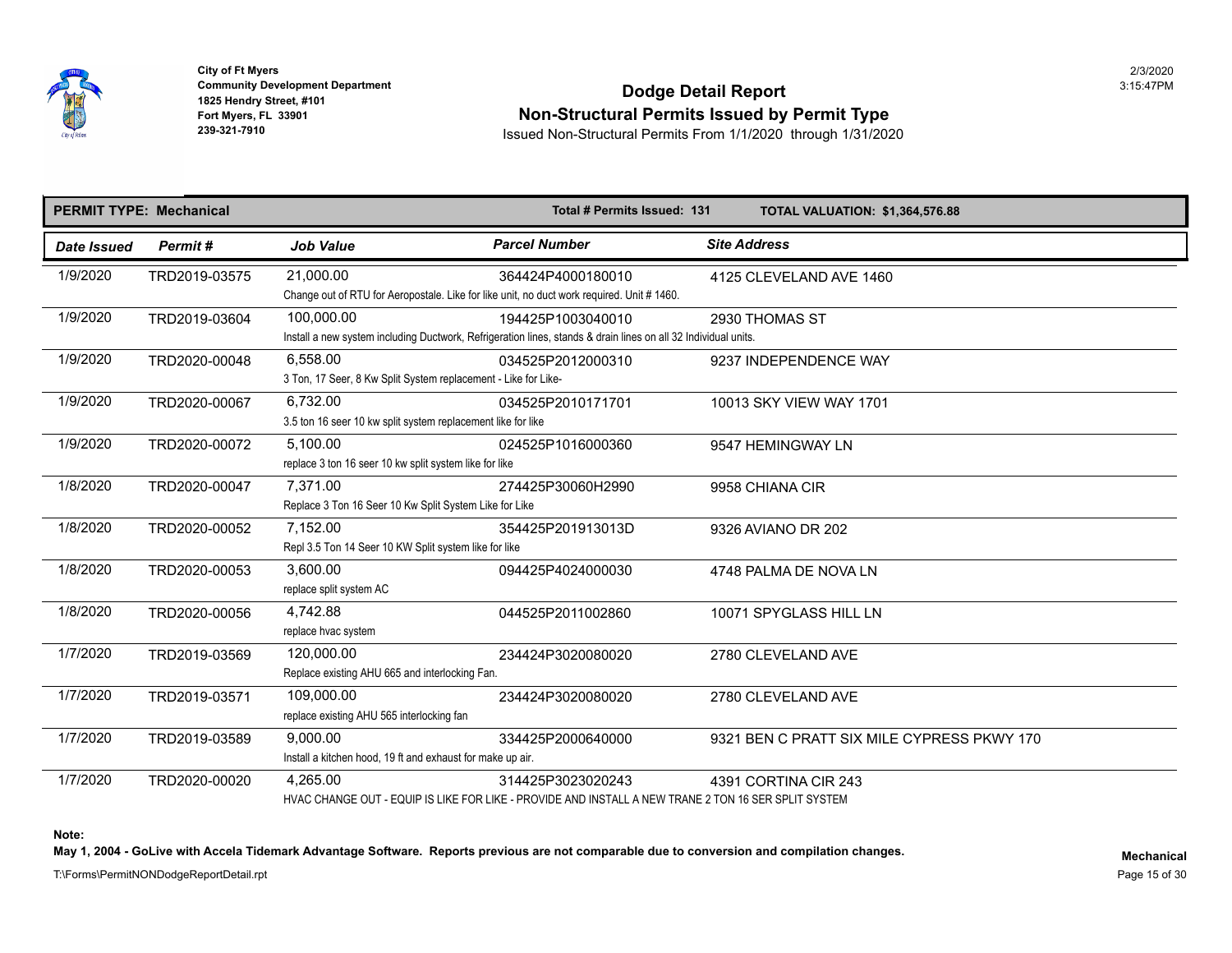

## **Community Development Department**<br>1825 Hendry Street, #101 **Non-Structural Permits Issued by Permit Type**

**239-321-7910** Issued Non-Structural Permits From 1/1/2020 through 1/31/2020

|             | <b>PERMIT TYPE: Mechanical</b> |                                                                                               | Total # Permits Issued: 131                                                                                                     | <b>TOTAL VALUATION: \$1,364,576.8</b> |
|-------------|--------------------------------|-----------------------------------------------------------------------------------------------|---------------------------------------------------------------------------------------------------------------------------------|---------------------------------------|
| Date Issued | Permit#                        | <b>Job Value</b>                                                                              | <b>Parcel Number</b>                                                                                                            | <b>Site Address</b>                   |
| 1/7/2020    | TRD2020-00031                  | 6,995.00                                                                                      | 084525P10100M0070<br>HVAC change out - eqiuipment is like for like -provide and insatll a new trane 5 ton, 16 seer split system | 11115 WINE PALM RD                    |
| 1/7/2020    | TRD2020-00045                  | 3,436.00<br>1 - 2.0 ton A/c System Replacement                                                | 334425P3006121206                                                                                                               | 8313 BERNWOOD COVE LOOP 1206          |
| 1/7/2020    | TRD2020-00046                  | 25,900.00<br>Replace (2) two 7.5 ton split ac systems with 15kw in each                       | 234424P2000120010                                                                                                               | 2390 W FIRST ST                       |
| 1/6/2020    | TRD2019-03409                  | 4,916.00<br>install mitsubishi 14k heatpump- this is for dehuidifier in garage storage        | 124525P4028009330                                                                                                               | 11825 CLIFTON TER                     |
| 1/6/2020    | TRD2020-00022                  | 6,290.00<br>3.5 ton 15.5 seer 8kw split system replacement                                    | 144424P30303H2708                                                                                                               | 2090 W FIRST ST H2708                 |
| 1/6/2020    | TRD2020-00024                  | 6.538.00<br>Repl 3 Ton 14 Seer 8 KW Split system like for like                                | 094425P3005000560                                                                                                               | 826 JARMILLA LN                       |
| 1/3/2020    | TRD2019-03663                  | 7,000.00<br>3.5 Ton 16 Seer Split replacement                                                 | 114525P2001000700                                                                                                               | 11150 LAUGHTON CIR                    |
| 1/3/2020    | TRD2019-03701                  | 8,825.00<br>Partial Duct C/O                                                                  | 354424P2009010210                                                                                                               | 1921 JEFFERSON AVE                    |
| 1/3/2020    | TRD2020-00005                  | 8,853.00<br>Replacement of a 4 Ton AC system #11 with same like for like.                     | 024524P1000610000                                                                                                               | <b>1550 COLONIAL BLVD</b>             |
| 1/3/2020    | TRD2020-00006                  | 5,819.00<br>Split system A/C unit Change out - Jazmine pointe @ clonial - Bldg 18 - unit 1804 | 034525P2010181804                                                                                                               | 10011 SKY VIEW WAY 1804               |
| 1/3/2020    | TRD2020-00011                  | 4,658.00<br>changeout suite-200                                                               | 314425P4004000060                                                                                                               | 2891 CENTER POINTE DR UNIT #200       |
| 1/3/2020    | TRD2020-00013                  | 6,196.00<br>replace pkg unit                                                                  | 354424P4025144020                                                                                                               | 1440 PARK SHORE CIR 2                 |
| 1/3/2020    | TRD2020-00015                  | 3.950.00<br>A/C Change-out like for like                                                      | 044525P2011001980                                                                                                               | 8206 PACIFIC BEACH DR                 |

**Note:** 

May 1, 2004 - GoLive with Accela Tidemark Advantage Software. Reports previous are not comparable due to conversion and compilation changes.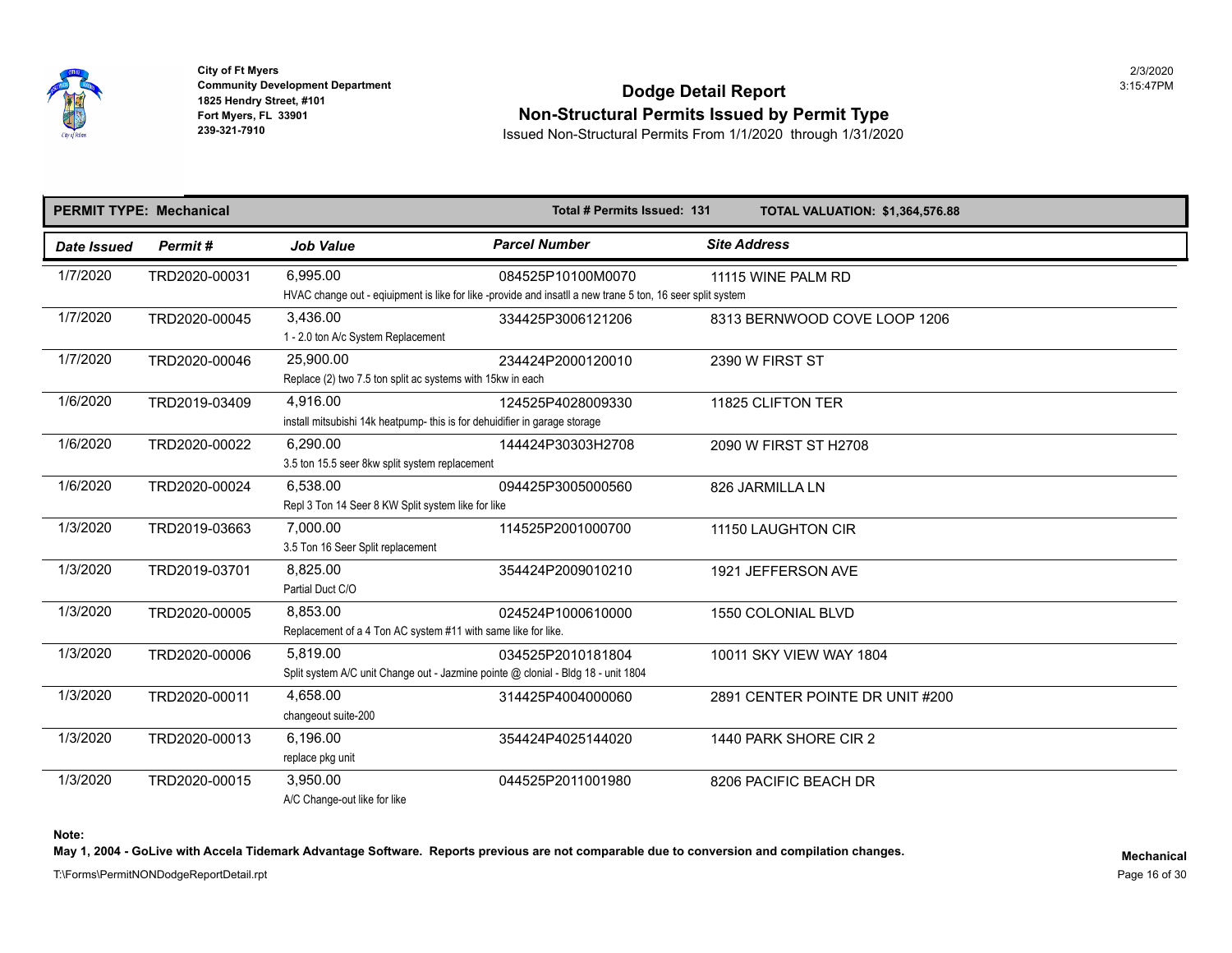

## **Community Development Department**<br>1825 Hendry Street, #101 **Non-Structural Permits Issued by Permit Type**

**239-321-7910** Issued Non-Structural Permits From 1/1/2020 through 1/31/2020

|                                | <b>PERMIT TYPE: Mechanical</b>                    |                                                                                            | Total # Permits Issued: 131                                                                                                 | <b>TOTAL VALUATION: \$1,364,576.8</b> |
|--------------------------------|---------------------------------------------------|--------------------------------------------------------------------------------------------|-----------------------------------------------------------------------------------------------------------------------------|---------------------------------------|
| Date Issued                    | Permit#                                           | <b>Job Value</b>                                                                           | <b>Parcel Number</b>                                                                                                        | <b>Site Address</b>                   |
| 1/2/2020                       | TRD2020-00002                                     | 6.630.00<br>replace split system ac                                                        | 264425P1007000710                                                                                                           | 9939 VIA SAN MARCO LOOP               |
| <b>PERMIT TYPE: Other Sign</b> |                                                   |                                                                                            | Total # Permits Issued: 3                                                                                                   | <b>TOTAL VALUATION: \$1,500.00</b>    |
| Date Issued                    | Permit#                                           | <b>Job Value</b>                                                                           | <b>Parcel Number</b>                                                                                                        | <b>Site Address</b>                   |
| 1/22/2020                      | SIG2019-00255                                     | 500.00                                                                                     | 134424P3025040110<br>install gas canopy sign (E2) on west elevation of existing gas canopy and connect to existing electric | 2549 DR MARTIN LUTHER KING JR B       |
| 1/22/2020                      | SIG2019-00256                                     | 500.00<br>install 1 sign on existing existing canopy (E4) and connect to existing electric | 134424P3025040110                                                                                                           | 2549 DR MARTIN LUTHER KING JR B       |
| 1/22/2020                      | SIG2019-00257                                     | 500.00                                                                                     | 134424P3025040110<br>install 1 sign (E1) on south fascade of existing gas canopy and connect to existing electric           | 2549 DR MARTIN LUTHER KING JR B       |
|                                | <b>PERMIT TYPE: Outdoor Activities</b>            |                                                                                            | Total # Permits Issued: 4                                                                                                   | <b>TOTAL VALUATION:</b>               |
|                                |                                                   |                                                                                            |                                                                                                                             |                                       |
| Date Issued                    | Permit#                                           | <b>Job Value</b>                                                                           | <b>Parcel Number</b>                                                                                                        | <b>Site Address</b>                   |
| 1/30/2020                      | TEM2020-00003                                     | vegan street festival                                                                      | 134424P3024000520                                                                                                           | 1811 ROYAL PALM AVE                   |
| 1/30/2020                      | TEM2020-00012                                     | Fundraising                                                                                | 134424P3024000520                                                                                                           | 1811 ROYAL PALM AVE                   |
| 1/23/2020                      | TEM2020-00010                                     | <b>SCREAMING ORPHANS CONCERT</b>                                                           | 034524P2000600050                                                                                                           | 10091 MCGREGOR BLVD                   |
| 1/16/2020                      | TEM2020-00004                                     | womens march fort myers with tents                                                         | 034524P2000600050                                                                                                           | 10091 MCGREGOR BLVD                   |
|                                | <b>PERMIT TYPE: Outdoor Activities with Tents</b> |                                                                                            | <b>Total # Permits Issued: 4</b>                                                                                            | <b>TOTAL VALUATION:</b>               |

**Note:** 

May 1, 2004 - GoLive with Accela Tidemark Advantage Software. Reports previous are not comparable due to conversion and compilation changes.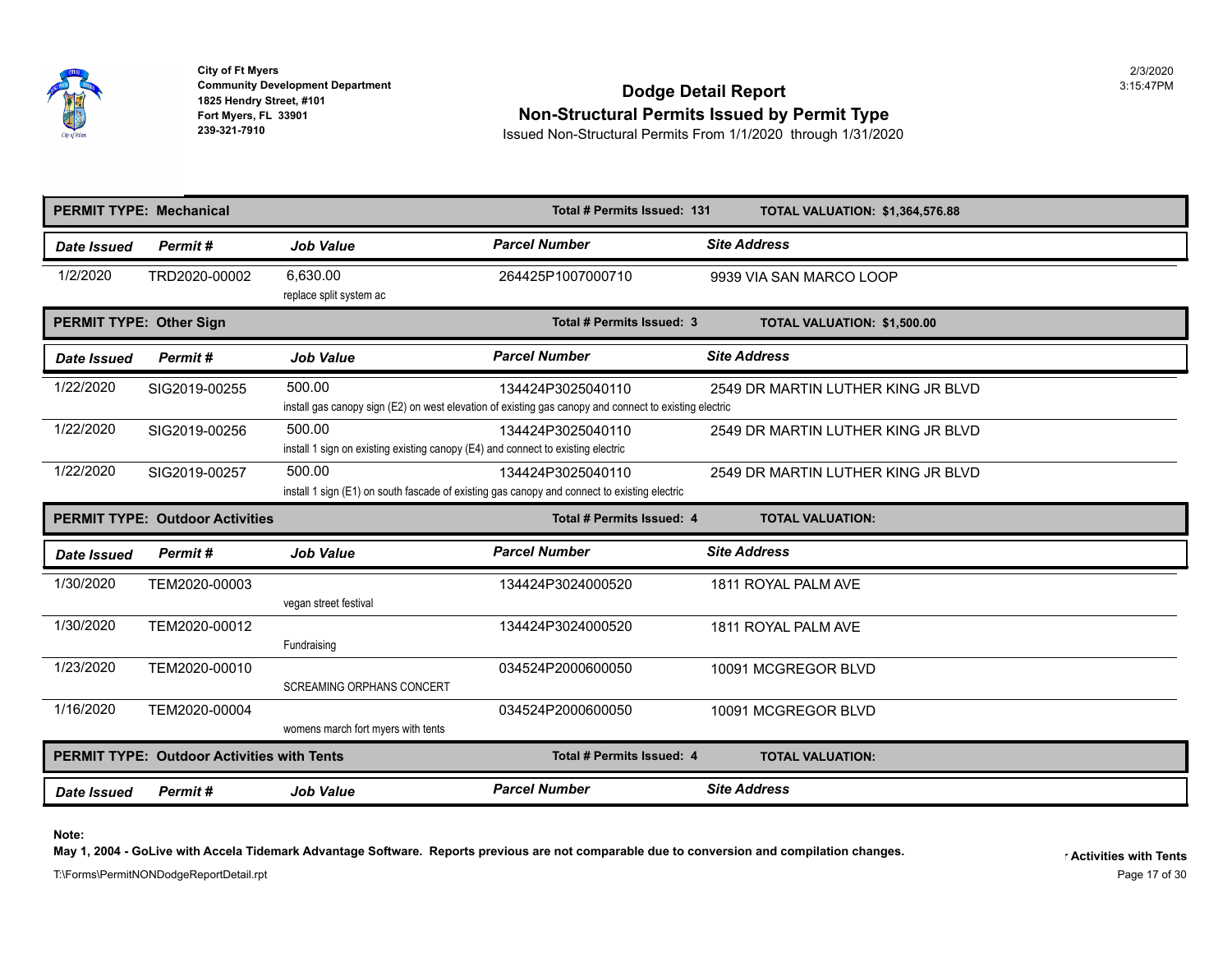

## **Community Development Department**<br>1825 Hendry Street, #101 **Non-Structural Permits Issued by Permit Type**

**239-321-7910** Issued Non-Structural Permits From 1/1/2020 through 1/31/2020

|                              | <b>PERMIT TYPE: Outdoor Activities with Tents</b> |                                                                      | <b>Total # Permits Issued: 4</b>                                                                                        | <b>TOTAL VALUATION:</b>       |
|------------------------------|---------------------------------------------------|----------------------------------------------------------------------|-------------------------------------------------------------------------------------------------------------------------|-------------------------------|
| Date Issued                  | Permit#                                           | <b>Job Value</b>                                                     | <b>Parcel Number</b>                                                                                                    | <b>Site Address</b>           |
| 1/23/2020                    | TEM2020-00009                                     |                                                                      | 134424P4000040000                                                                                                       | 2150 EDWARDS DR               |
|                              |                                                   | Outdoor activity "Art Fest"                                          |                                                                                                                         |                               |
| 1/15/2020                    | TEM2020-00002                                     | outdoor event w/ tents                                               | 034524P2000600050                                                                                                       | 10091 MCGREGOR BLVD           |
| 1/7/2020                     | TEM2019-00121                                     |                                                                      | 234424P2005000030                                                                                                       | 2122 JOHNSON ST               |
|                              |                                                   | <b>Retirement Lunch</b>                                              |                                                                                                                         |                               |
| 1/6/2020                     | TEM2020-00001                                     |                                                                      | 134424P4012010110                                                                                                       | 1401 LEE ST SUITE B           |
|                              |                                                   | seafood festival                                                     |                                                                                                                         |                               |
| <b>PERMIT TYPE: Plumbing</b> |                                                   |                                                                      | Total # Permits Issued: 27                                                                                              | TOTAL VALUATION: \$82,072.00  |
| Date Issued                  | Permit#                                           | <b>Job Value</b>                                                     | <b>Parcel Number</b>                                                                                                    | <b>Site Address</b>           |
| 1/31/2020                    | TRD2020-00073                                     | 2,100.00                                                             | 304425P30040C0030                                                                                                       | 3600 WORK DR. UNIT A          |
|                              |                                                   |                                                                      | add a sanitary drain line to existing plumbing, and add water line to washing machine, this work is for building unit A |                               |
| 1/30/2020                    | TRD2020-00241                                     | 9,500.00                                                             | 324425P1U17114303                                                                                                       | 3950 WINKLER AVE              |
|                              |                                                   | Like for Like water heater change out.                               |                                                                                                                         |                               |
| 1/30/2020                    | TRD2020-00248                                     | 864.00                                                               | 054525P2007050516                                                                                                       | 8075 QUEEN PALM LANE 516      |
|                              |                                                   | Water heater replacement like for like 38gal low                     |                                                                                                                         |                               |
| 1/29/2020                    | TRD2020-00249                                     | 2,400.00                                                             | 234424P2026000902                                                                                                       | 1901 CLIFFORD ST 902          |
|                              |                                                   | Re-pipe: Replacing all the hot and cold water supply.                |                                                                                                                         |                               |
| 1/22/2020                    | TRD2020-00172                                     | 500.00                                                               | 274425P3004020000                                                                                                       | 3363 CYPRESS LEGENDS CIR 1233 |
|                              |                                                   | install owners water heater                                          |                                                                                                                         |                               |
| 1/22/2020                    | TRD2020-00183                                     | 2,496.00                                                             | 354424P3015010030                                                                                                       | 4460 LAGG AVE                 |
|                              |                                                   | Whole Home Repipe - Replace Poly with Pex 11 fixtures like for like. |                                                                                                                         |                               |
| 1/22/2020                    | TRD2020-00202                                     | 1,000.00                                                             | 234424P202700801A                                                                                                       | 1920 VIRGINIA AVE 801         |
|                              |                                                   | Replace water heater                                                 |                                                                                                                         |                               |

**Note:** 

May 1, 2004 - GoLive with Accela Tidemark Advantage Software. Reports previous are not comparable due to conversion and compilation changes.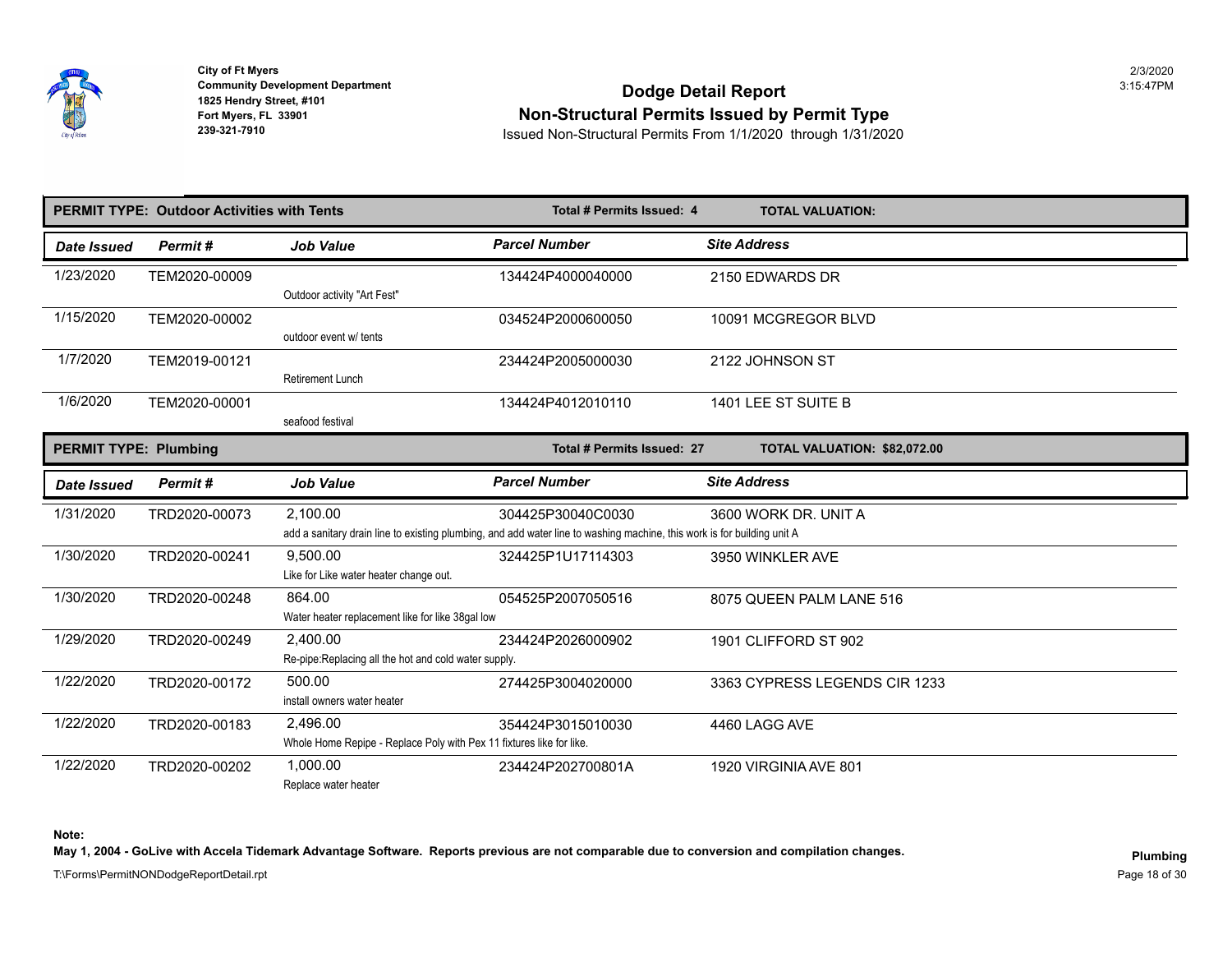

## **Community Development Department**<br>1825 Hendry Street, #101 **Non-Structural Permits Issued by Permit Type**

**239-321-7910** Issued Non-Structural Permits From 1/1/2020 through 1/31/2020

| <b>PERMIT TYPE: Plumbing</b> |               |                                                                        | Total # Permits Issued: 27 | TOTAL VALUATION: \$82,072.00   |
|------------------------------|---------------|------------------------------------------------------------------------|----------------------------|--------------------------------|
| Date Issued                  | Permit#       | <b>Job Value</b>                                                       | <b>Parcel Number</b>       | <b>Site Address</b>            |
| 1/21/2020                    | TRD2020-00168 | 4,900.00<br>repipe interior potable water                              | 234424P3020200100          | 2656 CORTEZ BLVD               |
| 1/21/2020                    | TRD2020-00174 | 1,900.00<br>Repipe                                                     | 364424P1001001304          | 2121 COLLIER AVE 304           |
| 1/21/2020                    | TRD2020-00180 | 3,000.00<br>Repipe sanctuary + water distro system inside home.        | 234424P20160C0080          | 2247 ALTAMONT AVE              |
| 1/17/2020                    | TRD2020-00142 | 500.00<br>install owners water heater                                  | 274425P3004020000          | 3325 CYPRESS LEGENDS CR # 1624 |
| 1/17/2020                    | TRD2020-00154 | 1.229.00<br>30 Gaql Elec. water heater replacement.                    | 024524P2005000805          | 4790 S CLEVELAND AVE 805       |
| 1/16/2020                    | TRD2020-00129 | 864.00<br>Water heater replacement like for like 38 Gal low            | 054525P3014454523          | 10508 WASHINGTONIA PALM WAY 45 |
| 1/16/2020                    | TRD2020-00144 | 2,400.00<br>Re-pipe replacing all the hot and cold water supply lines. | 234424P2026001004          | 1901 CLIFFORD ST 1004          |
| 1/16/2020                    | TRD2020-00148 | 1,500.00<br>Sewer Connection                                           | 264424P20100A0010          | 1767 CORONADO RD               |
| 1/15/2020                    | TRD2020-00117 | 864.00<br>Water Heater replacement like for like 38 Gal Low            | 054525P2015101012          | 10285 BISMARK PALM WAY 1012    |
| 1/15/2020                    | TRD2020-00121 | 864.00<br>Water Heater replacement like for like 38 Gal low            | 044525P4006001416          | 10450 WASHINGTONIA PALM WAY 14 |
| 1/15/2020                    | TRD2020-00125 | 864.00<br>water heater replacement like for like 38 gal low            | 054525P3014535326          | 10410 WINE PALM RD 5326        |
| 1/15/2020                    | TRD2020-00138 | 2,400.00<br>Re-Pipe of water lines both Hot and cold                   | 234424P3020280070          | 1674 MENLO RD                  |
| 1/14/2020                    | TRD2020-00078 | 3.732.00<br>repipe hot and cold water lines with pex piping            | 084425P204000001A          | 4214 SCOTT AVE                 |

**Note:** 

May 1, 2004 - GoLive with Accela Tidemark Advantage Software. Reports previous are not comparable due to conversion and compilation changes.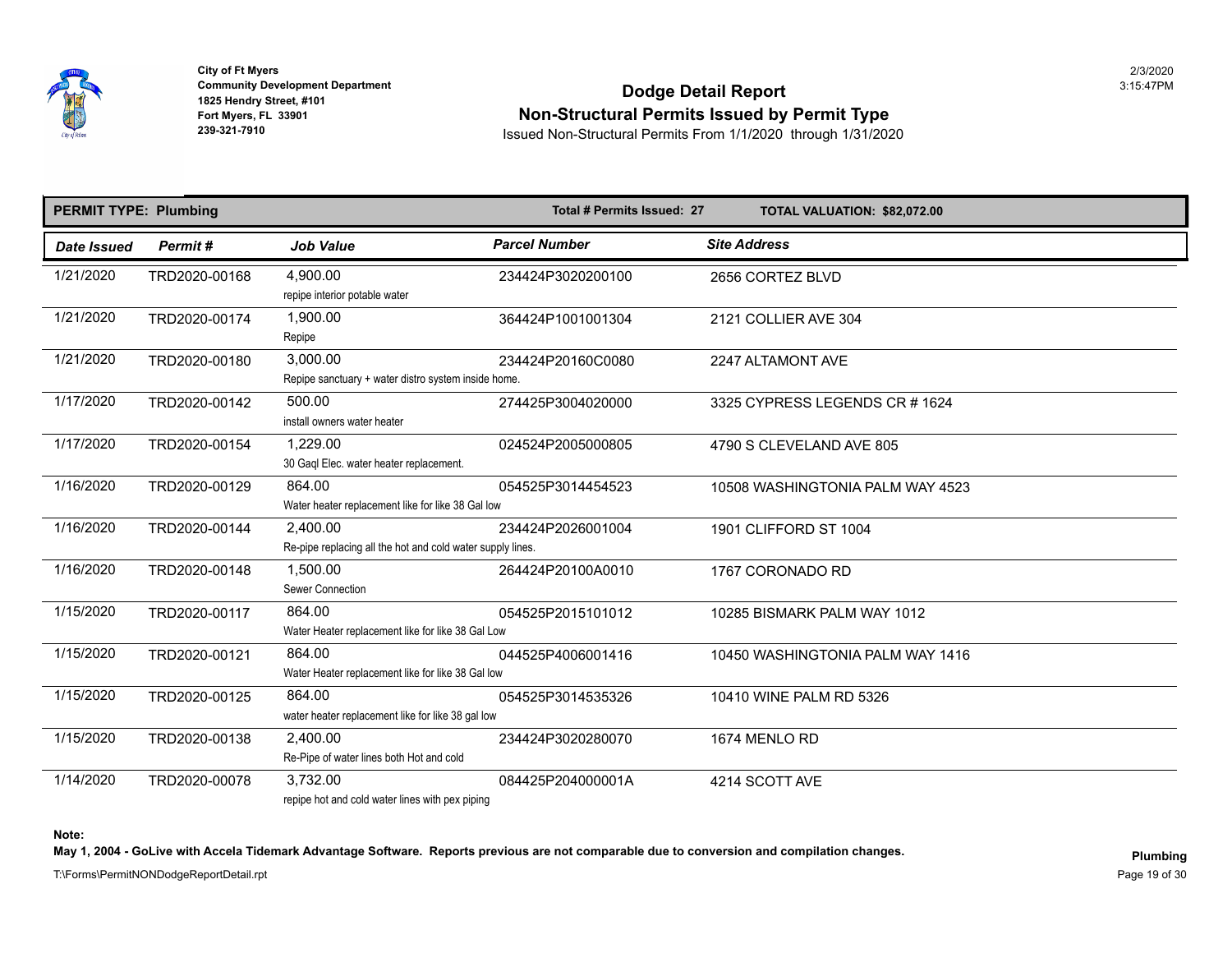

## **Community Development Department**<br>1825 Hendry Street, #101 **Non-Structural Permits Issued by Permit Type**

**239-321-7910** Issued Non-Structural Permits From 1/1/2020 through 1/31/2020

| <b>PERMIT TYPE: Plumbing</b> |                                         |                                                             | Total # Permits Issued: 27 | TOTAL VALUATION: \$82,072.00  |
|------------------------------|-----------------------------------------|-------------------------------------------------------------|----------------------------|-------------------------------|
| <b>Date Issued</b>           | Permit#                                 | <b>Job Value</b>                                            | <b>Parcel Number</b>       | <b>Site Address</b>           |
| 1/13/2020                    | TRD2020-00096                           | 1,500.00<br>repipe units 100 & 110                          | 364424P1000050000          | 3592 BROADWAY 100 - 110       |
| 1/10/2020                    | TRD2020-00079                           | 300.00<br>replace shower pan due to leak                    | 314425P3017191921          | 4241 BELLASOL CIR 1921        |
| 1/8/2020                     | TRD2020-00008                           | 900.00<br>Replace electric water heater. like for like.     | 234424P2028001102          | 1910 VIRGINIA AVE 1102        |
| 1/7/2020                     | TRD2020-00023                           | 10,470.00<br>Install 3" backflow                            | 134424P4004040050          | 2424 EDWARDS DR               |
| 1/7/2020                     | TRD2020-00026                           | 22,600.00<br>install 8" backflow                            | 114524P1000600010          | 5300 5360 SUMMERLIN RD        |
| 1/6/2020                     | TRD2020-00035                           | 925.00<br>install 3/4" backflow device to irrigation system | 034524P3001000440          | 1439 ARGYLE DR                |
| 1/3/2020                     | TRD2020-00016                           | 1,500.00<br>interior repipe of unit #4                      | 234424P2011000040          | 2135 VIRGINIA AVE 4           |
|                              | <b>PERMIT TYPE: Pool - Below Ground</b> |                                                             | Total # Permits Issued: 9  | TOTAL VALUATION: \$298,660.00 |
| Date Issued                  | Permit#                                 | <b>Job Value</b>                                            | <b>Parcel Number</b>       | <b>Site Address</b>           |
| 1/30/2020                    | חחחח חרחרת הפ                           | 24.000.00                                                   | 121525D2120000070          | 1107 $\epsilon$ DOVEI DED WAV |

| 1/30/2020 | PSP2020-00009 | 24,000.00                                                                       | 134525P24300O0070 | 11876 BOXELDER WAY           |
|-----------|---------------|---------------------------------------------------------------------------------|-------------------|------------------------------|
|           |               | Pool, paver deck, pentair circulation pump                                      |                   |                              |
| 1/22/2020 | PSP2020-00007 | 21.860.00                                                                       | 114525P4360007470 | 11760 LAKEWOOD PRESERVE PL   |
|           |               | Pool, Paver Deck, Baby barrier, screen by others, footer by others. 3/4 HP pump |                   |                              |
| 1/16/2020 | PSP2019-00293 | 42,000.00                                                                       | 294425P4011001730 | 3908 KING WILLIAMS ST        |
|           |               | construct pool, paver deck                                                      |                   |                              |
| 1/14/2020 | PSP2019-00317 | 23,000.00                                                                       | 134525P23300I0040 | 11792 ARBORWOOD PRESERVE BLV |
|           |               | Pool. Paver deck, pentair circulation pump.                                     |                   |                              |

**Note:** 

**May 1, 2004 - GoLive with Accela Tidemark Advantage Software. Reports previous are not comparable due to conversion and compilation changes.**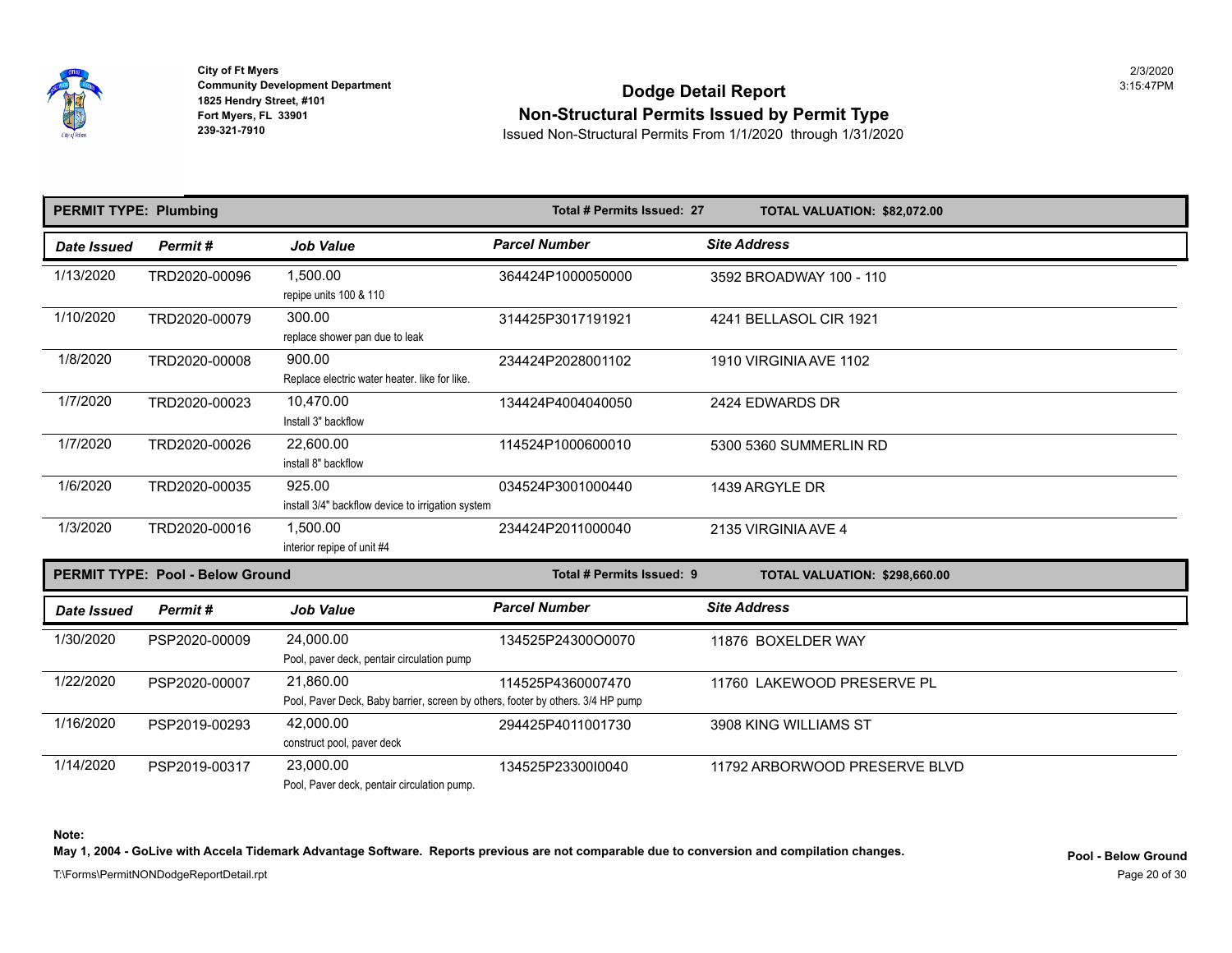

**1825 Hendry Street, #101<br>
Fort Myers, FL 33901 City of Ft Myers** 2/3/2020

# **Community Development Department**<br>1825 Hendry Street, #101 Fort Myers, FL 33901<br>
Fort Myers, FL 33901<br> **Ron-Structural Permits Issued by Permit Type**<br>
Issued Non-Structural Permits From 1/1/2020 through 1/31/202

**239-321-7910** Issued Non-Structural Permits From 1/1/2020 through 1/31/2020

|             | <b>PERMIT TYPE: Pool - Below Ground</b> |                                                                                                 | Total # Permits Issued: 9                                                                                                                 | TOTAL VALUATION: \$298,660.00 |
|-------------|-----------------------------------------|-------------------------------------------------------------------------------------------------|-------------------------------------------------------------------------------------------------------------------------------------------|-------------------------------|
| Date Issued | Permit#                                 | <b>Job Value</b>                                                                                | <b>Parcel Number</b>                                                                                                                      | <b>Site Address</b>           |
| 1/14/2020   | PSP2020-00005                           | 44.000.00<br>Install In Ground pool ((PRIVATE PROVIDER INSPECTIONS- ONLY))                      | 344424P20060A0150                                                                                                                         | 1331 STADLER DR               |
| 1/13/2020   | PSP2019-00300                           | 50.000.00<br>Inground Pool.                                                                     | 034524P3001000440                                                                                                                         | 1439 ARGYLE DR                |
| 1/13/2020   | PSP2019-00315                           | 38,800.00<br>Pool, deck and screen                                                              | 294425P3120000344                                                                                                                         | 4341 DUTCHESS PARK RD         |
| 1/6/2020    | PSP2019-00307                           | 25.000.00<br>Pool, paver deck, pentair circulation pump                                         | 014525P24400J0040                                                                                                                         | 10594 PRATO DR                |
| 1/6/2020    | PSP2019-00313                           | 30,000.00<br>in gorund pool with pver deck-screen enclosure-footer per engineering-baby barrier | 124525P4360001052                                                                                                                         | 12026 WESTMORELAND WAY        |
|             | PERMIT TYPE: Pool w/ Spa - Below Ground |                                                                                                 | Total # Permits Issued: 14                                                                                                                | TOTAL VALUATION: \$575,311.74 |
| Date Issued | Permit#                                 | <b>Job Value</b>                                                                                | <b>Parcel Number</b>                                                                                                                      | <b>Site Address</b>           |
| 1/30/2020   | PSP2020-00008                           | 35.000.00<br>Pool, paver deck, Pentair Circulation pump                                         | 134525P23600M0100                                                                                                                         | 11941 BAY OAK DR              |
| 1/30/2020   | PSP2020-00010                           | 34.000.00<br>Pool, Paver deck, Pentair circulation pump                                         | 134525P23600L0150                                                                                                                         | 11927 ARBOR TRACE DR          |
| 1/29/2020   | PSP2019-00301                           | 52,000.00<br>inground pool and spa-paver deck                                                   | 114525P4350005550                                                                                                                         | 10128 WINDY POINTE CT         |
| 1/24/2020   | PSP2020-00003                           | 35,000.00                                                                                       | 054525P2190000260<br>In grud pool & spa with paver deck - screen enclosure - footer per engineering - baby barrier - globrite no wet nich | 4730 CRESTED EAGLE LN         |
| 1/17/2020   | PSP2020-00001                           | 35,000.00<br>Pool, spa, paver deck, pentair circulation pump                                    | 134525P23600M0150                                                                                                                         | 11919 BAY OAK DR              |
| 1/16/2020   | PSP2020-00002                           | 47.000.00<br>pool w/spa - below ground                                                          | 344424P20060F0020                                                                                                                         | 1316 STADLER DR               |

**Note:** 

May 1, 2004 - GoLive with Accela Tidemark Advantage Software. Reports previous are not comparable due to conversion and compilation changes.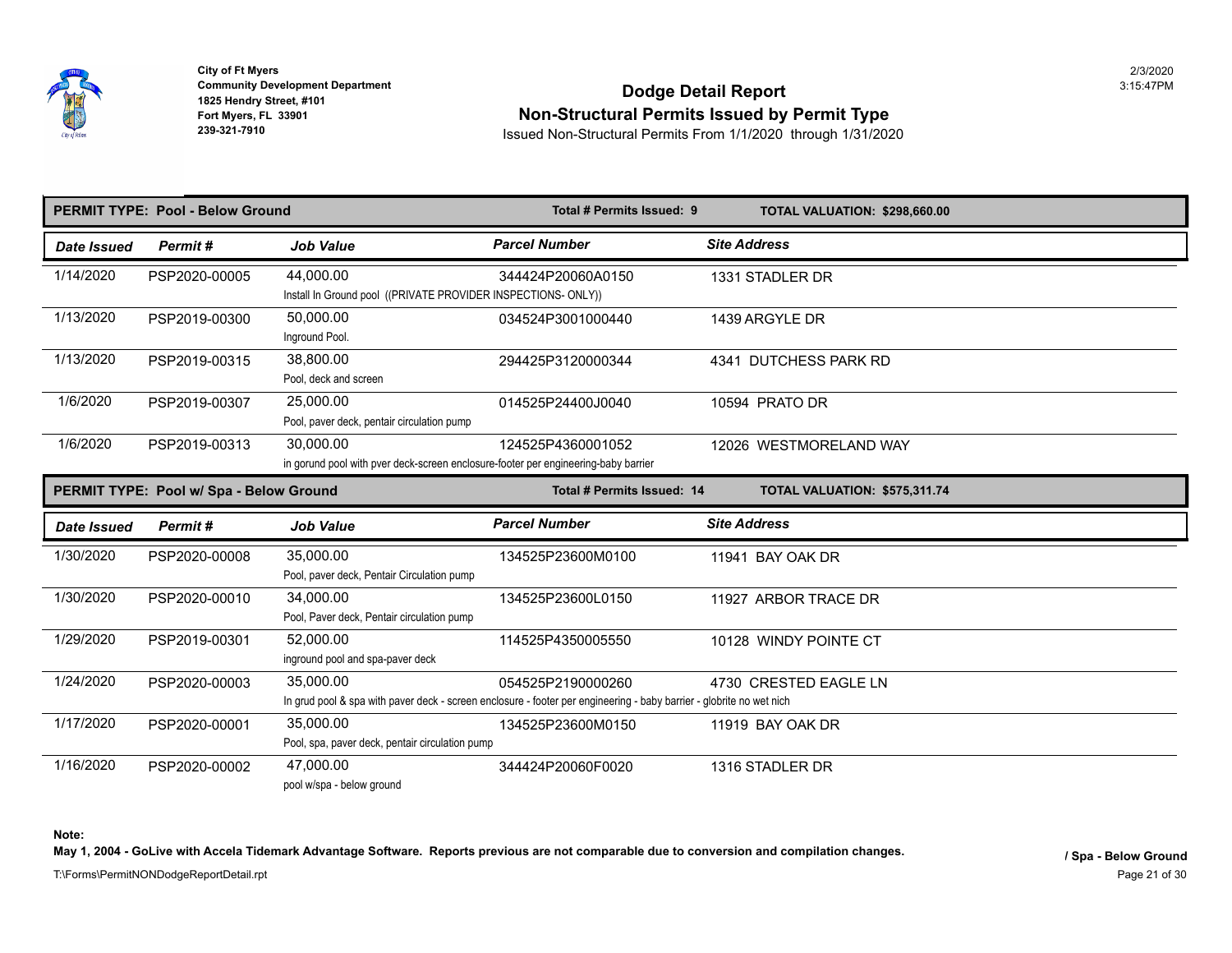

## **Community Development Department**<br>1825 Hendry Street, #101 **Non-Structural Permits Issued by Permit Type**

**239-321-7910** Issued Non-Structural Permits From 1/1/2020 through 1/31/2020

|                             | PERMIT TYPE: Pool w/ Spa - Below Ground |                                                                                  | Total # Permits Issued: 14                                                                                                            | TOTAL VALUATION: \$575,311.74         |
|-----------------------------|-----------------------------------------|----------------------------------------------------------------------------------|---------------------------------------------------------------------------------------------------------------------------------------|---------------------------------------|
| Date Issued                 | Permit#                                 | <b>Job Value</b>                                                                 | <b>Parcel Number</b>                                                                                                                  | <b>Site Address</b>                   |
| 1/15/2020                   | PSP2019-00269                           | 87,000.00<br>construct pool, spa, paver deck                                     | 224425P3008000960                                                                                                                     | 9383 VIA SAN GIOVANI ST               |
| 1/14/2020                   | PSP2020-00006                           | 35,000.00                                                                        | 124525P1400001193<br>in ground pool and spa with paver deck with paver deck - screen enclosure - footer per engineering -             | 11412 BATTERSEA PL                    |
| 1/10/2020                   | PSP2019-00253                           | 67,000.00<br>Pool, Deck, and Screen Enclosure.                                   | 124525P33300G0210                                                                                                                     | 11890 WHITE STONE DR                  |
| 1/8/2020                    | PSP2019-00316                           | 35,000.00                                                                        | 124525P1470001302<br>in ground pool & spa with paver deck- screen enclosure- footer per engineering-baby barrier                      | 11442 TIVERTON TRCF                   |
| 1/7/2020                    | PSP2019-00309                           | 6,461.74                                                                         | 124525P4028009200<br>Electric pool heater install with automation to existing pool equipment. (Heater will be placed on existing pad) | 11826 CLIFTON TER                     |
| 1/6/2020                    | PSP2019-00308                           | 35,850.00<br>Inground Concrete Swimming Pool / Spa, paver deck and safety alarms | 014525P20390O0300                                                                                                                     | 10410 MIGLIERA WAY                    |
| 1/6/2020                    | PSP2019-00310                           | 34,000.00<br>pool, spa, paver deck, pentair circulation pump                     | 014525P24400N0230                                                                                                                     | 10311 FONTANELLA DR                   |
| 1/6/2020                    | PSP2019-00311                           | 37,000.00<br>Pool, Spa, Paver Deck, Pentair circulation pump.                    | 134525P23600M0320                                                                                                                     | 11974 BAY OAK DR                      |
| <b>PERMIT TYPE: Re-Roof</b> |                                         |                                                                                  | Total # Permits Issued: 60                                                                                                            | <b>TOTAL VALUATION: \$1,889,432.3</b> |
| Date Issued                 | Permit#                                 | <b>Job Value</b>                                                                 | <b>Parcel Number</b>                                                                                                                  | <b>Site Address</b>                   |
| 1/31/2020                   | TRD2020-00265                           | 230.740.00<br>GAF Single Ply TPO Roof Replacement. Bldg 1.                       | 304425P400108004A                                                                                                                     | 3160 KUTAK RD                         |
| 1/31/2020                   | TRD2020-00266                           | 17,121.05<br>Re-roof (GAF Timberline Shingles and Polyglass IEX-E underlayment)  | 294425P3006000480                                                                                                                     | 3520 ARCLIGHT CT                      |
| 1/31/2020                   | TRD2020-00280                           | 10,080.00<br>Shingle re-roof                                                     | 174425P2022040100                                                                                                                     | 178 HILLSBORO AVE                     |

**Note:** 

**May 1, 2004 - GoLive with Accela Tidemark Advantage Software. Reports previous are not comparable due to conversion and compilation changes.**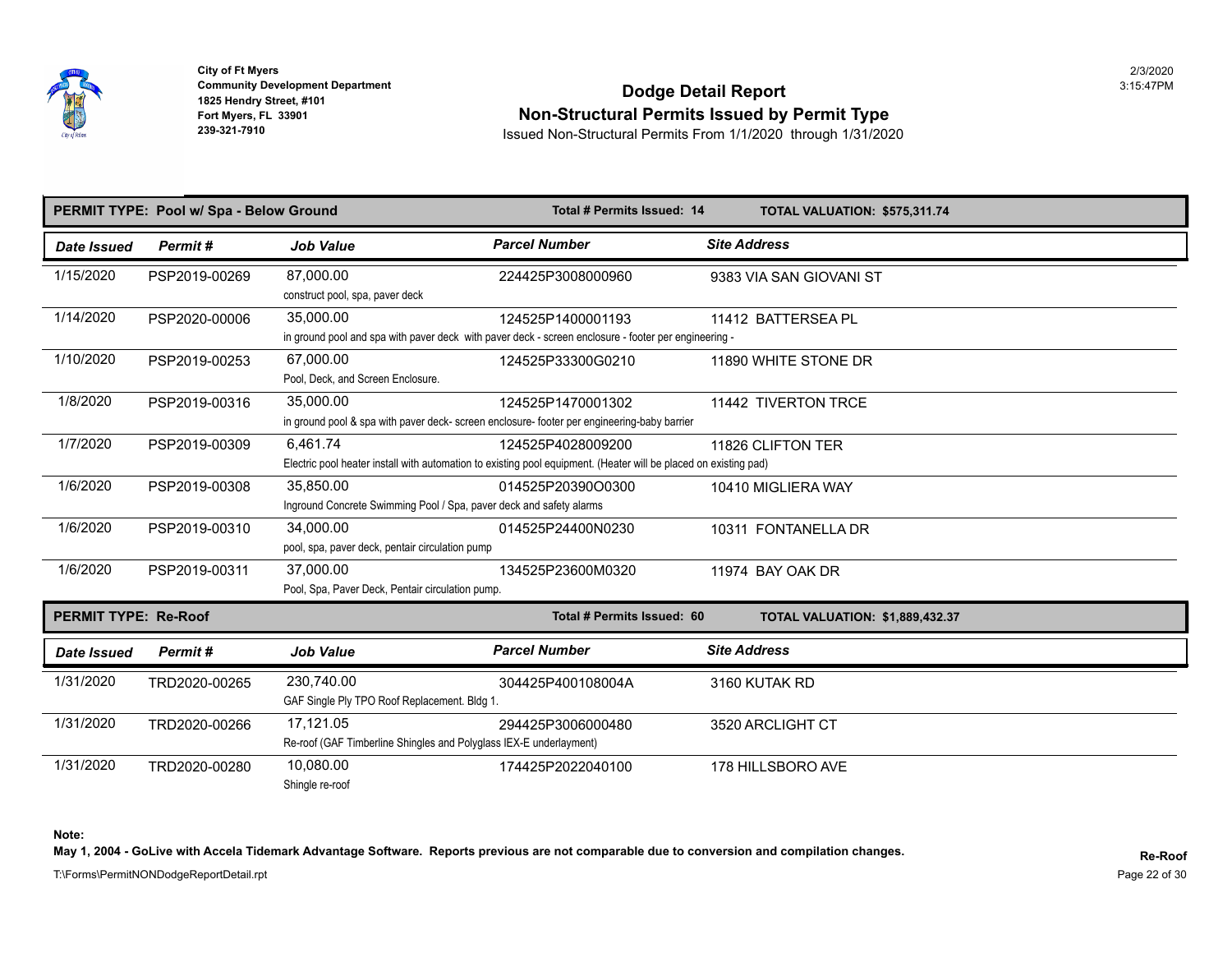

## **Community Development Department**<br>1825 Hendry Street, #101 **Non-Structural Permits Issued by Permit Type**

**239-321-7910** Issued Non-Structural Permits From 1/1/2020 through 1/31/2020

| <b>PERMIT TYPE: Re-Roof</b> |               |                                                                                                                                            | Total # Permits Issued: 60 | <b>TOTAL VALUATION: \$1,889,432.3</b> |
|-----------------------------|---------------|--------------------------------------------------------------------------------------------------------------------------------------------|----------------------------|---------------------------------------|
| <b>Date Issued</b>          | Permit#       | <b>Job Value</b>                                                                                                                           | <b>Parcel Number</b>       | <b>Site Address</b>                   |
| 1/30/2020                   | TRD2020-00268 | 6,000.00<br>Re-roof flat                                                                                                                   | 234424P3020220160          | 1803 ARDMORE RD                       |
| 1/30/2020                   | TRD2020-00272 | 17,400.00<br>Shingle re-roof / tear off / fiberglass shingles / flat re-roof / remove modified / TPO single ply Shingle: 28 sq Flat: 11 sq | 344424P2007020020          | 1228 SUNBURY DR                       |
| 1/29/2020                   | TRD2020-00251 | 3,000.00<br>FIX ROOF AND REPAIR PART                                                                                                       | 184425P1027000030          | 1205 ALLEN ST                         |
| 1/29/2020                   | TRD2020-00252 | 4.500.00<br>Tear off and re-roof with fiberglass shingles                                                                                  | 194425P1003100100          | 3103 ST CHARLES ST                    |
| 1/29/2020                   | TRD2020-00256 | 5,000.00<br>Re-Roof                                                                                                                        | 254424P4029000080          | 2237 CARRELL RD                       |
| 1/29/2020                   | TRD2020-00259 | 17,000.00<br>re-roof shingle to 5/v 26 guage metal flat topper base sheet self adhear                                                      | 264424P40280A0060          | 3417 3419 VIA TORCIDA                 |
| 1/28/2020                   | TRD2020-00233 | 48,400.00<br>Remove existing, re-nail deck, install peel and stick underlayment, install new tile.                                         | 354425P1017001400          | 9034 PROSPERITY WAY                   |
| 1/28/2020                   | TRD2020-00246 | 14,968.57<br>Re-Roof                                                                                                                       | 294425P300600020A          | 4274 AVIAN AVE                        |
| 1/27/2020                   | TRD2020-00226 | 113,612.51<br>Re-roof                                                                                                                      | 264425P1007000370          | 3021 VIA SAN MARCO CT                 |
| 1/24/2020                   | TRD2020-00211 | 59,280.00<br>Re-roof                                                                                                                       | 094525P3001000470          | 8323 PROVENCIA CT                     |
| 1/24/2020                   | TRD2020-00216 | 84,000.00<br>Remove and replace roof to metal                                                                                              | 344425P3014000610          | 10021 TURTLE HILL DR                  |
| 1/23/2020                   | TRD2020-00187 | 70,000.00<br>Remove and replace existing tile with new.                                                                                    | 254425P2003001430          | 8537 PEGASUS DR                       |
| 1/23/2020                   | TRD2020-00188 | 75,000.00<br>Remove and replace existing tile with new                                                                                     | 254425P2003001300          | 8563 PEGASUS DR                       |

**Note:** 

May 1, 2004 - GoLive with Accela Tidemark Advantage Software. Reports previous are not comparable due to conversion and compilation changes.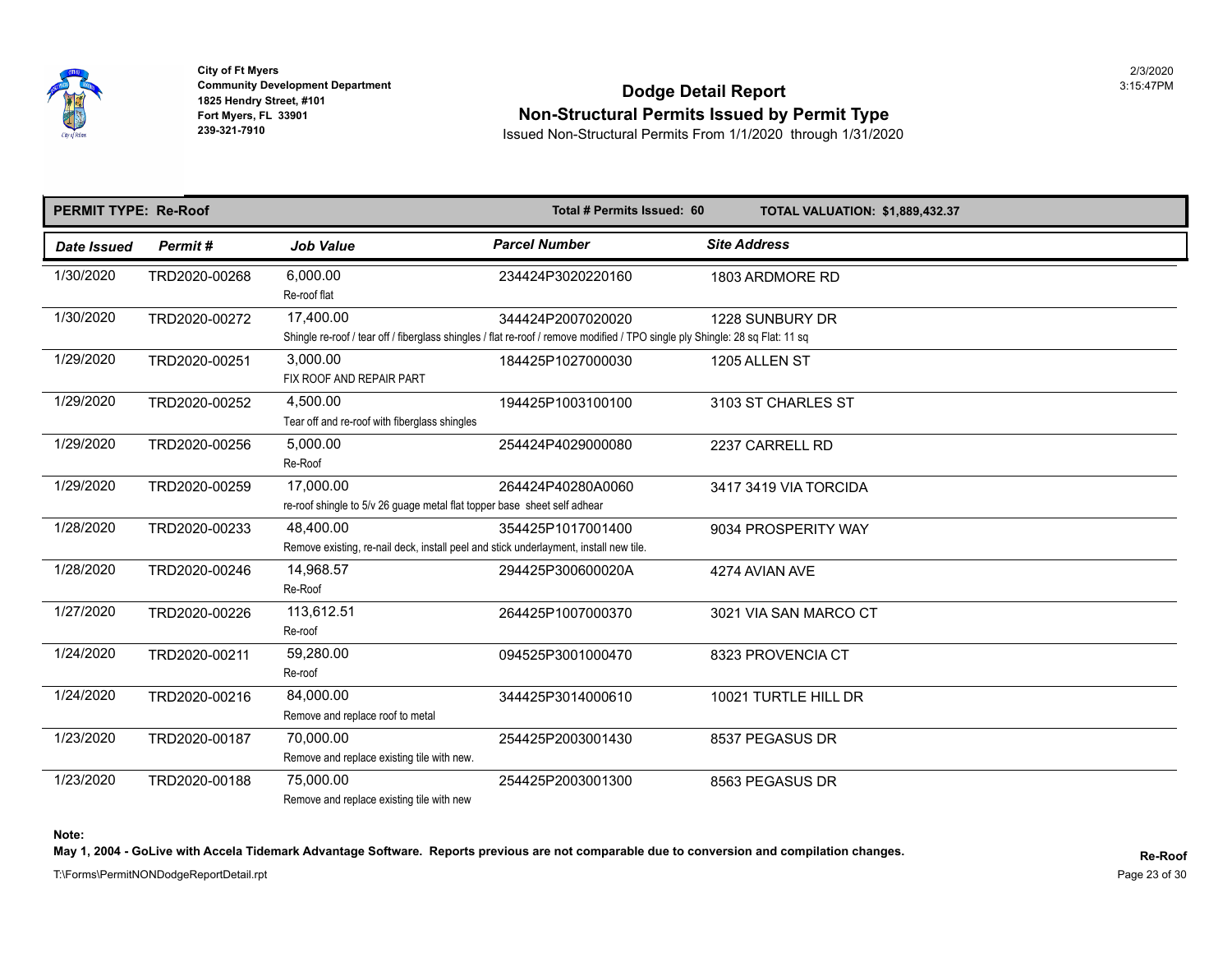

## **Community Development Department**<br>1825 Hendry Street, #101 **Non-Structural Permits Issued by Permit Type**

**239-321-7910** Issued Non-Structural Permits From 1/1/2020 through 1/31/2020

| <b>PERMIT TYPE: Re-Roof</b> |               |                                                                    | Total # Permits Issued: 60                                                                                                                | TOTAL VALUATION: \$1,889,432.3                                                                                                         |
|-----------------------------|---------------|--------------------------------------------------------------------|-------------------------------------------------------------------------------------------------------------------------------------------|----------------------------------------------------------------------------------------------------------------------------------------|
| Date Issued                 | Permit#       | <b>Job Value</b>                                                   | <b>Parcel Number</b>                                                                                                                      | <b>Site Address</b>                                                                                                                    |
| 1/23/2020                   | TRD2020-00213 | 8,000.00<br>Re roof                                                | 244424P2029000170                                                                                                                         | 2722 ST CHARLES ST                                                                                                                     |
| 1/23/2020                   | TRD2020-00214 | 83.153.20<br>re-roof roof replacement due to hurricane irma damage | 354425P1015000510                                                                                                                         | 9043 SHADOW GLEN WAY                                                                                                                   |
| 1/23/2020                   | TRD2020-00215 | 79,825.22<br>roof replacement due to hurricane irma damage         | 024525P30200C0030                                                                                                                         | 10608 CAMARELLE CIR                                                                                                                    |
| 1/22/2020                   | TRD2020-00204 | 4,650.00<br><b>BUILDING 2 OF 2</b>                                 | 244424P1000070000                                                                                                                         | 2140 COTTAGE ST<br>RE-ROOF TEAR OFF EXISTING ROOF DOWN TO DECKING, APPLY PRIMER INSTALL PEEL, STICK UNDER LAYMENT, INSTALL MODIFIED BI |
| 1/22/2020                   | TRD2020-00205 | 4,650.00<br><b>MATERIAL</b>                                        | 244424P1000070000                                                                                                                         | 2140 COTTAGE ST<br>RE-ROOF TEAR OFF (CABANA) EXISTING ROOF DOWN TO DECKING, APPLY PRIMER, INSTALL PEEL & STICK UNDER LAYMENT, INSTALL  |
| 1/21/2020                   | TRD2020-00164 | 5,200.00                                                           | 264424P30270B0080<br>Remove existing tw layers of roofing - Install self adhered underlayment, Install new shingles. Main structure only. | 1656 MORENO AVE                                                                                                                        |
| 1/21/2020                   | TRD2020-00167 | 3,500.00<br>Replacing roof (shingles)                              | 354424P2008380100                                                                                                                         | 3956 DELEON ST                                                                                                                         |
| 1/21/2020                   | TRD2020-00171 | 9.000.00<br>Tear off and re-roof main structure                    | 264424P4026010070                                                                                                                         | 1460 MARAVILLA AVE                                                                                                                     |
| 1/21/2020                   | TRD2020-00175 | 7.870.00<br>Shingle re-roof with flat                              | 354424P3020000090                                                                                                                         | 1745 BONNIE CT                                                                                                                         |
| 1/21/2020                   | TRD2020-00179 | 7,800.00<br>reroof shingle to shingle                              | 084425P4019030070                                                                                                                         | 3846 DESOTO AVE                                                                                                                        |
| 1/17/2020                   | TRD2019-03562 | 58,699.00<br>ReRoof with shingles and polyglass.                   | 254424P10130A0010                                                                                                                         | 2810 GRAND AVE                                                                                                                         |
| 1/17/2020                   | TRD2020-00149 | 70,064.96<br>Remove and replace roof to metal.                     | 354425P4007000130                                                                                                                         | 9336 INDEPENDENCE WAY                                                                                                                  |

**Note:** 

May 1, 2004 - GoLive with Accela Tidemark Advantage Software. Reports previous are not comparable due to conversion and compilation changes.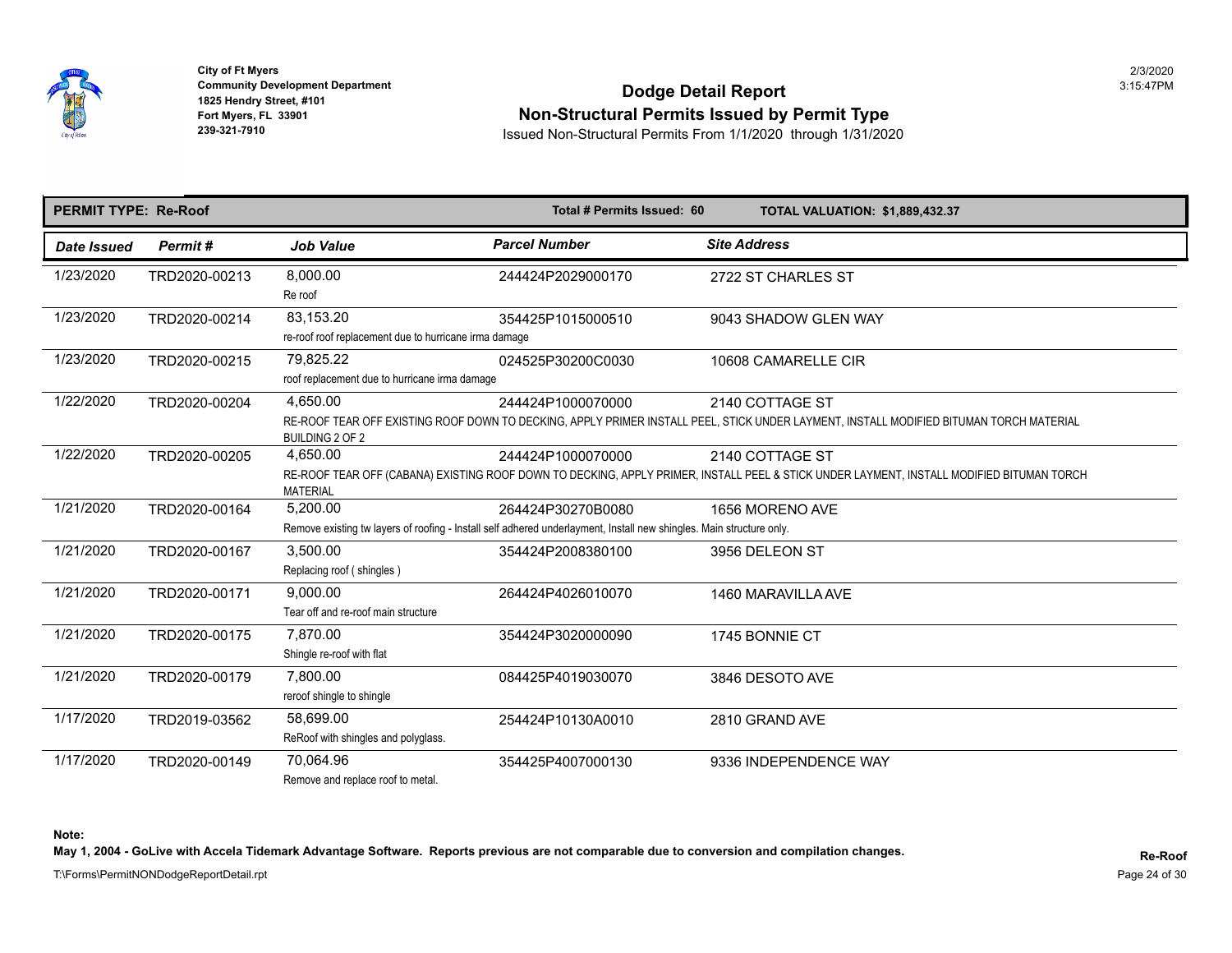

 **City of Ft Myers** 2/3/2020

## **Community Development Department**<br>1825 Hendry Street, #101 **Non-Structural Permits Issued by Permit Type**

**239-321-7910** Issued Non-Structural Permits From 1/1/2020 through 1/31/2020

| <b>PERMIT TYPE: Re-Roof</b> |               | Total # Permits Issued: 60                                                                         |                                                                                                                                                        | <b>TOTAL VALUATION: \$1,889,432.3</b> |  |  |
|-----------------------------|---------------|----------------------------------------------------------------------------------------------------|--------------------------------------------------------------------------------------------------------------------------------------------------------|---------------------------------------|--|--|
| Date Issued                 | Permit#       | <b>Job Value</b>                                                                                   | <b>Parcel Number</b>                                                                                                                                   | <b>Site Address</b>                   |  |  |
| 1/17/2020                   | TRD2020-00159 | 5,725.00<br>15 squares 26 ga gulf rib metal over shingles, 4 square flat deck tear off go back tpo | 244424P40160G0130                                                                                                                                      | 2775 BROADWAY                         |  |  |
| 1/16/2020                   | TRD2020-00134 | 17,200.00                                                                                          | 264424P1018110130<br>Re-Roofing, Owne's Corning FL10674-R13, Rhino FL15216 Techwrap FL19714, 40 sq, 6/12 pitch, Oakridge Estate Gray Lifetime Warranty | 1320 ALCAZAR AVE                      |  |  |
| 1/15/2020                   | TRD2020-00132 | 68,498.86<br>Re-Roof                                                                               | 024525P30200A0230                                                                                                                                      | 10852 TIBERIO DR                      |  |  |
| 1/15/2020                   | TRD2020-00136 | 67.500.00<br>Re-Roof                                                                               | 344425P3013001260                                                                                                                                      | 9136 SHADOW GLEN WAY                  |  |  |
| 1/14/2020                   | TRD2020-00082 | 77,782.00<br>Re-Roof                                                                               | 034525P2007000710                                                                                                                                      | 9259 INDEPENDENCE WAY                 |  |  |
| 1/14/2020                   | TRD2020-00089 | 2,450.00                                                                                           | 244424P40130F0090<br>remove shingles from west side of roof, dry in with i&w peel and stick single ply, shingle to match                               | 2348 WILLARD ST                       |  |  |
| 1/14/2020                   | TRD2020-00101 | 17,984.00<br>metal & flat reroof                                                                   | 344424P20060B0040                                                                                                                                      | 1258 BURTWOOD DR                      |  |  |
| 1/14/2020                   | TRD2020-00104 | 10,400.00<br>tear off modified flat roof and install single ply TPO                                | 354424P401400B040                                                                                                                                      | <b>1431 THISTLEDOWN WAY</b>           |  |  |
| 1/14/2020                   | TRD2020-00109 | 3,000.00<br>reroof shingles                                                                        | 204425P4008000690                                                                                                                                      | 3723 SUNTRUST DR                      |  |  |
| 1/14/2020                   | TRD2020-00110 | 5,000.00<br>Re-roof                                                                                | 244424P4012000110                                                                                                                                      | 2750 BROADWAY                         |  |  |
| 1/13/2020                   | TRD2020-00081 | 50.995.00                                                                                          | 074425P3036210140<br>Re-Roof main bldg shingle roof + Re-roof modified roof of detached garage due to Hurricane Irma Damages.                          | 3327 RAILROAD ST                      |  |  |
| 1/13/2020                   | TRD2020-00083 | 14,500.00<br>reroof for concrete tile                                                              | 264424P1018090010                                                                                                                                      | 1570 ALCAZAR AVE                      |  |  |
| 1/13/2020                   | TRD2020-00094 | 7,000.00<br>and the contract of the state of the contract of the state of the contract of the      | 194425P20160A0010                                                                                                                                      | 2500 DAVIS ST                         |  |  |

Remove al old shingles ans install metal roof.

**Note:** 

May 1, 2004 - GoLive with Accela Tidemark Advantage Software. Reports previous are not comparable due to conversion and compilation changes.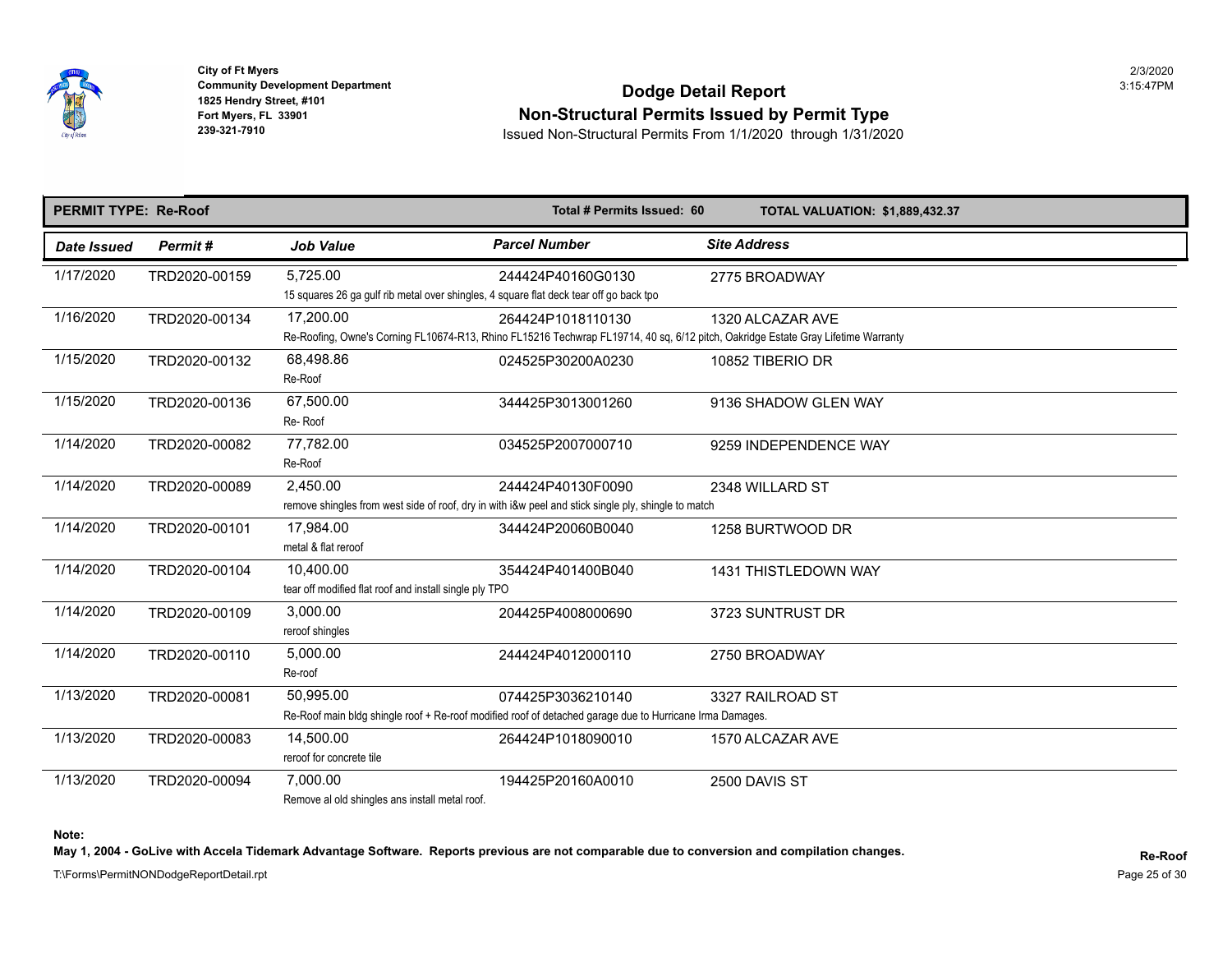

## **Community Development Department**<br>1825 Hendry Street, #101 **Non-Structural Permits Issued by Permit Type**

**239-321-7910** Issued Non-Structural Permits From 1/1/2020 through 1/31/2020

| <b>PERMIT TYPE: Re-Roof</b> |               |                                                                                           | Total # Permits Issued: 60                                                                                                | <b>TOTAL VALUATION: \$1,889,432.3</b> |
|-----------------------------|---------------|-------------------------------------------------------------------------------------------|---------------------------------------------------------------------------------------------------------------------------|---------------------------------------|
| <b>Date Issued</b>          | Permit#       | <b>Job Value</b>                                                                          | <b>Parcel Number</b>                                                                                                      | <b>Site Address</b>                   |
| 1/10/2020                   | TRD2020-00069 | 15,500.00<br>Shingle + Flat re-roof on house.                                             | 264424P2005040250                                                                                                         | 2971 CORTEZ BLVD                      |
| 1/10/2020                   | TRD2020-00070 | 1,500.00<br>Shingle re-roof on detached Shed                                              | 264424P2005040250                                                                                                         | 2971 CORTEZ BLVD                      |
| 1/10/2020                   | TRD2020-00080 | 5,200.00<br>Tear off and re-roof flat (carport & left side of kitchen)                    | 074425P3036140270                                                                                                         | 3381 EDGEWOOD AVE                     |
| 1/9/2020                    | TRD2020-00065 | 26,820.00<br>Tile re-roof. Tile off, Tile on.                                             | 354425P1015000700                                                                                                         | 9020 SHADOW GLEN WAY                  |
| 1/9/2020                    | TRD2020-00066 | 13,500.00<br>roof replacement                                                             | 184425P40020H0090                                                                                                         | 3005 MANGO ST                         |
| 1/8/2020                    | TRD2020-00038 | 17,000.00<br>re-roof shingle                                                              | 024524P4022000690                                                                                                         | 57 TIMBERLAND CIR S                   |
| 1/8/2020                    | TRD2020-00044 | 61,500.00<br>Re-Roof Boral Totle: Barcelona 900 : Espresso Blend FL 7849 36 SQ 6/12 Pitch | 274425P2008000490                                                                                                         | 2824 VIA PIAZZA LOOP                  |
| 1/7/2020                    | TRD2020-00009 | 2.100.00<br>reroof existing flat roof and replace with modified bitumen system            | 254424P10350B0090                                                                                                         | 2047 KURTZ ST                         |
| 1/7/2020                    | TRD2020-00027 | 8.000.00<br>Shingle Re- Roof / Tear Off / Fiberglass Shingles                             | 194425P3008000040                                                                                                         | 3216 WILLIN ST                        |
| 1/7/2020                    | TRD2020-00039 | 12,000.00<br>Shingle to metal re-roof - Flat will be tapered.                             | 054425P3003000270                                                                                                         | 107 PALM TREE LN                      |
| 1/7/2020                    | TRD2020-00040 | 12,000.00<br>Shingle to metal - Flat will be tapered.                                     | 054425P3003000280                                                                                                         | 121 PALM TREE LN                      |
| 1/6/2020                    | TRD2020-00019 | 5,000.00<br>Re-Roof Shingle and flat area.                                                | 254424P10130A0200                                                                                                         | 2041 LINHART AVE                      |
| 1/6/2020                    | TRD2020-00028 | 121,373.00                                                                                | 134424P4014000100<br>Remove existing roof to wood deck Installing Certain Teed 3-Ply Self-Adhered Roof System EL 2533-R23 | 1625 HENDRY ST                        |

Remove existing roof to wood deck. Installing Certain Teed 3-Ply Self-Adhered Roof System FL2533-R23

**Note:** 

May 1, 2004 - GoLive with Accela Tidemark Advantage Software. Reports previous are not comparable due to conversion and compilation changes.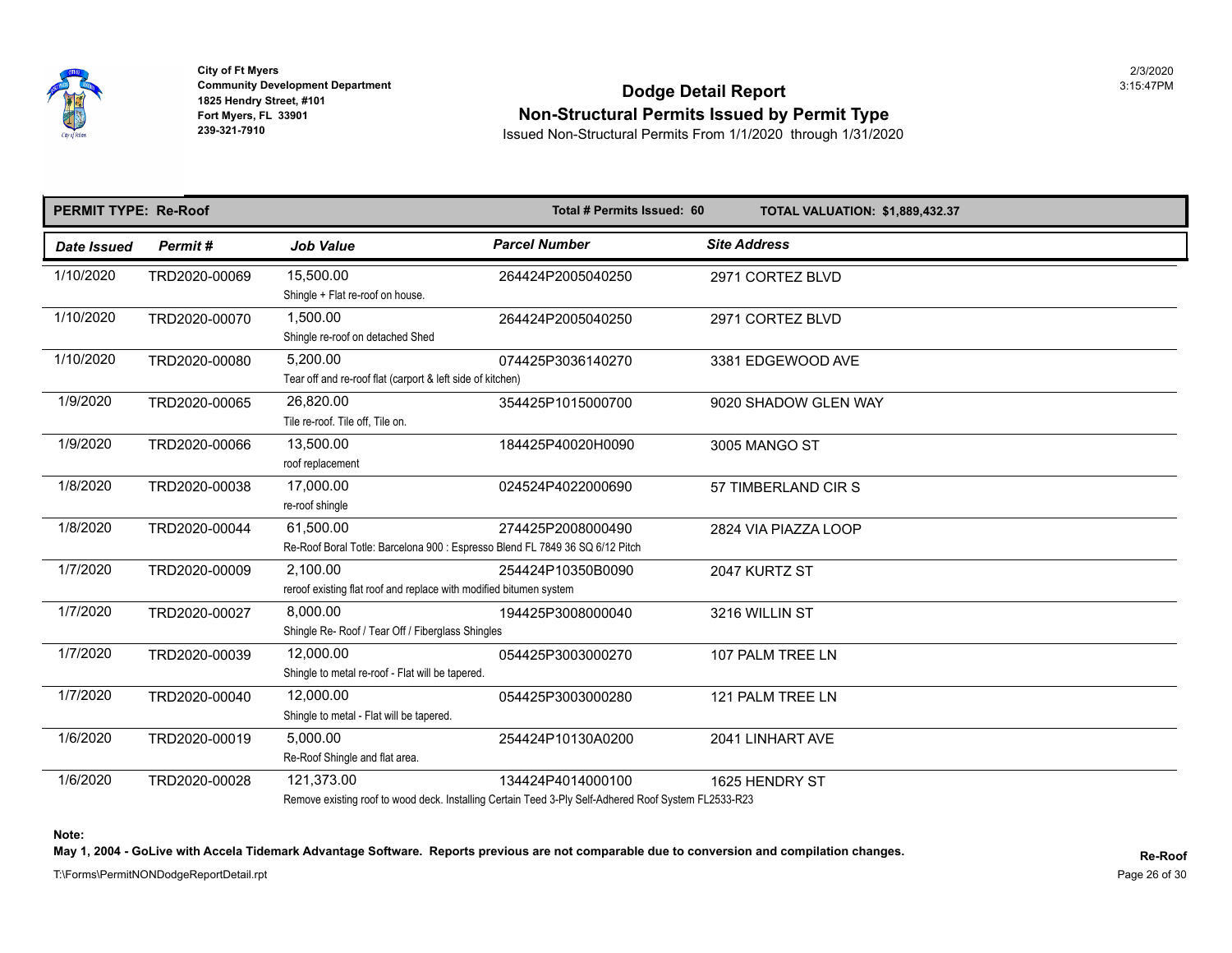

Fort Myers, FL 33901<br>239-321-7910 **City of Ft Myers** 2/3/2020

## **Community Development Department**<br>1825 Hendry Street, #101 **Dodge Detail Report Non-Structural Permits Issued by Permit Type**

**239-321-7910** Issued Non-Structural Permits From 1/1/2020 through 1/31/2020

| <b>PERMIT TYPE: Re-Roof</b>                 |               |                                                                                 | Total # Permits Issued: 60 | <b>TOTAL VALUATION: \$1,889,432.3</b> |
|---------------------------------------------|---------------|---------------------------------------------------------------------------------|----------------------------|---------------------------------------|
| Date Issued                                 | Permit#       | <b>Job Value</b>                                                                | <b>Parcel Number</b>       | <b>Site Address</b>                   |
| 1/6/2020                                    | TRD2020-00030 | 35.000.00<br>Flat Re-Roof                                                       | 134424P400404006E          | 2449 FIRST ST                         |
| 1/6/2020                                    | TRD2020-00032 | 60,340.00<br>Flat roof replacement                                              | 254424P10090000CE          | 2828 JACKSON ST BLDG - H              |
| 1/6/2020                                    | TRD2020-00037 | 2.000.00<br>reroof shingle                                                      | 304425P2000026040          | 3619 HIGHLAND AVE                     |
| 1/3/2020                                    | TRD2020-00001 | 15.050.00<br>shingle re-roof with flat roof                                     | 344424P2002070060          | 1220 WALES DR                         |
| 1/3/2020                                    | TRD2020-00012 | 6.500.00<br>Tear off and re-roof with fiberglass shingles.                      | 184425P20120B0140          | 1572 LOCKWOOD DR                      |
| 1/3/2020                                    | TRD2020-00021 | 2,500.00<br>reroof                                                              | 194425P2009280170          | 3421 WILLARD ST                       |
|                                             |               | PERMIT TYPE: Right of Way - Commercial Driveway                                 | Total # Permits Issued: 2  | TOTAL VALUATION: \$14,925.00          |
| Date Issued                                 | Permit#       | <b>Job Value</b>                                                                | <b>Parcel Number</b>       | <b>Site Address</b>                   |
| 1/9/2020                                    | SIT2019-00440 | 4.500.00<br>Connecting driveway to street (coinsides with permit SIT2018-00082) | 304425P3006000360          | 3816 IRONBRIDGE BLVD                  |
| 1/3/2020                                    | SIT2019-00426 | 10,425.00<br>sidewalk                                                           | 084425P20070C0030          | 475 MARSH AVE                         |
| PERMIT TYPE: Right of Way - Double Driveway |               |                                                                                 | Total # Permits Issued: 1  | TOTAL VALUATION: \$8,000.00           |
| Date Issued                                 | Permit#       | <b>Job Value</b>                                                                | <b>Parcel Number</b>       | <b>Site Address</b>                   |
| 1/8/2020                                    | SIT2019-00372 | 8.000.00<br>double driveway pavers ROW                                          | 264424P10190B0080          | 1360 ALHAMBRA DR                      |
| <b>PERMIT TYPE: Roofing</b>                 |               |                                                                                 | Total # Permits Issued: 4  | TOTAL VALUATION: \$49,967.00          |

**Note:** 

May 1, 2004 - GoLive with Accela Tidemark Advantage Software. Reports previous are not comparable due to conversion and compilation changes.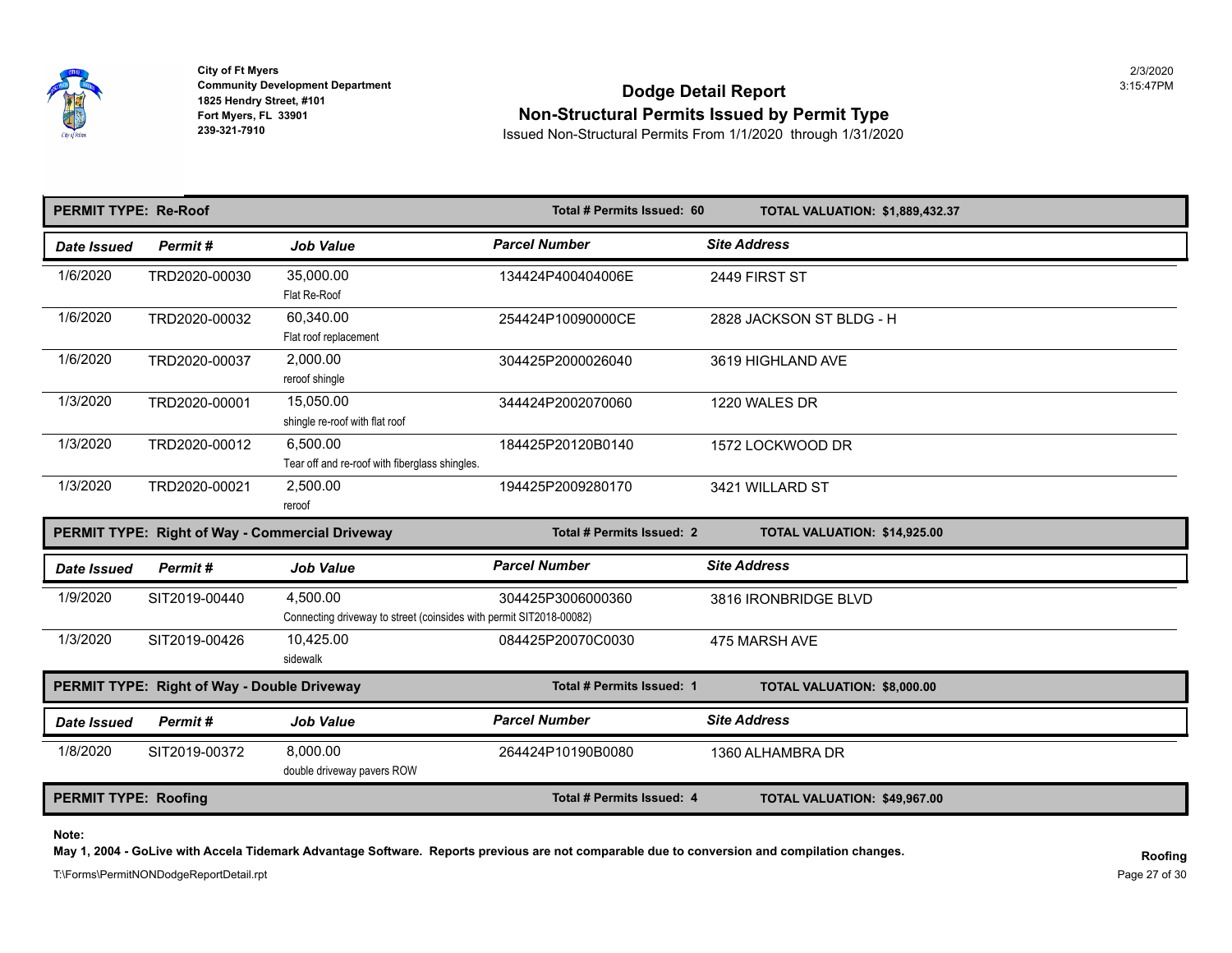

## **Community Development Department**<br>1825 Hendry Street, #101 **Non-Structural Permits Issued by Permit Type**

**239-321-7910** Issued Non-Structural Permits From 1/1/2020 through 1/31/2020

| <b>PERMIT TYPE: Roofing</b> |                                               |                                                                                          | Total # Permits Issued: 4                                                                                            | TOTAL VALUATION: \$49,967.00          |
|-----------------------------|-----------------------------------------------|------------------------------------------------------------------------------------------|----------------------------------------------------------------------------------------------------------------------|---------------------------------------|
| Date Issued                 | Permit#                                       | <b>Job Value</b>                                                                         | <b>Parcel Number</b>                                                                                                 | <b>Site Address</b>                   |
| 1/28/2020                   | TRD2020-00198                                 | 19,400.00                                                                                | 024524P2000670030                                                                                                    | 4626 DELEON ST                        |
|                             |                                               | Roof over .060 TPO over existing TPO roof                                                |                                                                                                                      |                                       |
| 1/15/2020                   | TRD2020-00103                                 | 1,300.00                                                                                 | 084425P20280C0010                                                                                                    | 4126 PALM BEACH BLVD                  |
|                             |                                               | seal 2 roof top penetrations                                                             |                                                                                                                      |                                       |
| 1/8/2020                    | TRD2020-00057                                 | 2.460.00                                                                                 | 184425P2013000620                                                                                                    | 1346 GARDENIA AVE                     |
|                             |                                               | Install 5v crim over shingles                                                            |                                                                                                                      |                                       |
| 1/6/2020                    | TRD2020-00034                                 | 26,807.00                                                                                | 254424P10090000CE                                                                                                    | 2828 JACKSON ST BLDG - A              |
|                             |                                               | Roof coating on modified roof Karmak #298 Alumin-R                                       |                                                                                                                      |                                       |
|                             | <b>PERMIT TYPE: Sealing &amp; Striping</b>    |                                                                                          | Total # Permits Issued: 2                                                                                            | TOTAL VALUATION: \$15,219.00          |
| Date Issued                 | Permit#                                       | <b>Job Value</b>                                                                         | <b>Parcel Number</b>                                                                                                 | <b>Site Address</b>                   |
| 1/28/2020                   | SIT2020-00009                                 | 13,219.00                                                                                | 254425P30020B0010                                                                                                    | 5705 LEE BLVD                         |
|                             |                                               |                                                                                          | ASPHALT REPAIRS, SEALCOAT AND STRIPING IN PARKING LOT. nO CHANGE TO CURRENT STRIPING CONFIGURATION                   |                                       |
| 1/10/2020                   | SIT2019-00442                                 | 2.000.00                                                                                 | 254424P3024030060                                                                                                    | 2450 HUNTER ST                        |
|                             |                                               |                                                                                          | Seal coat x2 coats. Restripe no reconfigerations. No seal coat on back part of parking past gate                     |                                       |
|                             | PERMIT TYPE: Sealing & Striping - No Reconfig |                                                                                          | Total # Permits Issued: 2                                                                                            | TOTAL VALUATION: \$7,040.59           |
| <b>Date Issued</b>          | Permit#                                       | <b>Job Value</b>                                                                         | <b>Parcel Number</b>                                                                                                 | <b>Site Address</b>                   |
| 1/21/2020                   | SIT2020-00014                                 | 5.967.00                                                                                 | 204425P300700005A                                                                                                    | 2751 ROCKFILL RD                      |
|                             |                                               |                                                                                          | 90 sq ft of asphalt repairs in 6 areas, sealcoat 29,098 sq ft, restripe all stalls and pavement markings as existing |                                       |
| 1/13/2020                   | SIT2020-00007                                 | 1,073.59                                                                                 | 354424P2009030240                                                                                                    | 1951 GROVE AVE                        |
|                             |                                               | Reseal and Restripe Parking Lot - No Paving No change to current striping configuratoin. |                                                                                                                      |                                       |
|                             | <b>PERMIT TYPE: Site Work/Utilities</b>       |                                                                                          | Total # Permits Issued: 6                                                                                            | <b>TOTAL VALUATION: \$1,451,288.2</b> |
| <b>Date Issued</b>          | Permit#                                       | <b>Job Value</b>                                                                         | <b>Parcel Number</b>                                                                                                 | <b>Site Address</b>                   |

**Note:** 

May 1, 2004 - GoLive with Accela Tidemark Advantage Software. Reports previous are not comparable due to conversion and compilation changes.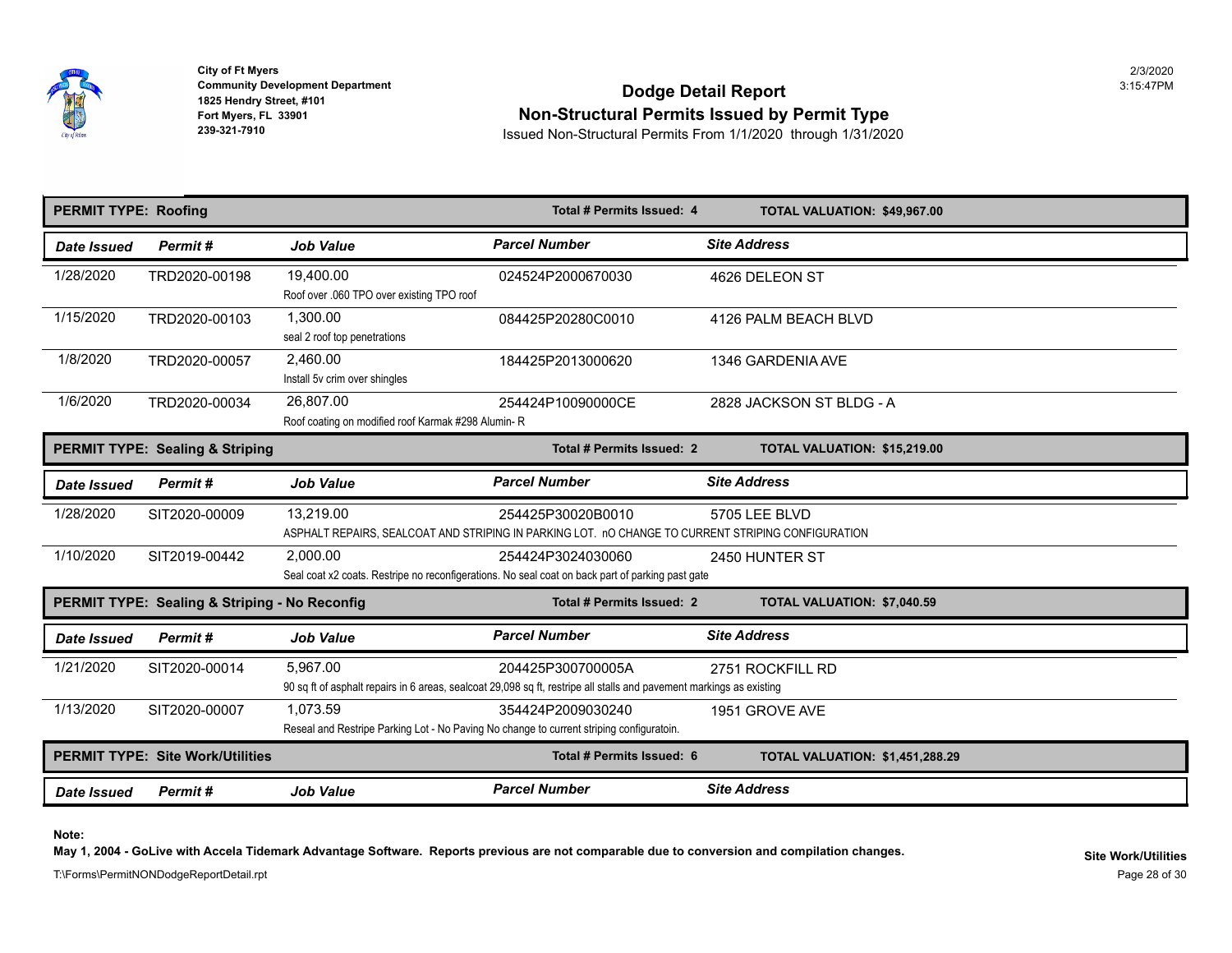

Fort Myers, FL 33901<br>239-321-7910 **City of Ft Myers** 2/3/2020

## **Community Development Department**<br>1825 Hendry Street, #101 **Dodge Detail Report Non-Structural Permits Issued by Permit Type**

**239-321-7910** Issued Non-Structural Permits From 1/1/2020 through 1/31/2020

|                           | <b>PERMIT TYPE: Site Work/Utilities</b> |                                                           | Total # Permits Issued: 6                                                                                                     | <b>TOTAL VALUATION: \$1,451,288.2</b>                                                                                                                                                |
|---------------------------|-----------------------------------------|-----------------------------------------------------------|-------------------------------------------------------------------------------------------------------------------------------|--------------------------------------------------------------------------------------------------------------------------------------------------------------------------------------|
| Date Issued               | Permit#                                 | <b>Job Value</b>                                          | <b>Parcel Number</b>                                                                                                          | <b>Site Address</b>                                                                                                                                                                  |
| 1/27/2020                 | SIT2020-00004                           | 5,000.00                                                  | 164425P4003000070                                                                                                             | 4551 CUMMINS CT<br>Addition of a 1328 & 2237 sq ft open sided steel canopy to the rear of the existing structure to provide shade for employees. no increase in impervious           |
| 1/22/2020                 | SIT2019-00421                           | 39,696.79<br>bathroom remodel                             | 244424P3000120000                                                                                                             | 2736 EDISON AVE                                                                                                                                                                      |
| 1/21/2020                 | SIT2019-00215                           | 729,996.70                                                | 304425P3006000140                                                                                                             | 3641 3661 IRONBRIDGE BLVD<br>Proposed construction of two industrial use buildings totaling 70,500 SF and all associated parking surface water management system, utility infrastruc |
| 1/16/2020                 | SIT2019-00074                           | 590,749.43<br>Dani drive hotel and outparcel (pdox)       | 344425P1000610010                                                                                                             | 8445 DANI DR                                                                                                                                                                         |
| 1/16/2020                 | SIT2019-00168                           | 84,845.37                                                 | 154425P4001000130<br>high cotton paving-paving .0130 Proposed outdoor storage w/ office trailer and associated infrastructure | 9039 HIGH COTTON LN                                                                                                                                                                  |
| 1/10/2020                 | SIT2019-00380                           | 1,000.00<br>installation of chiller and chiller equipment | 364424P1000120030                                                                                                             | 2215 Winkler Ave #G                                                                                                                                                                  |
|                           |                                         |                                                           |                                                                                                                               |                                                                                                                                                                                      |
| <b>PERMIT TYPE: Solar</b> |                                         |                                                           | Total # Permits Issued: 4                                                                                                     | TOTAL VALUATION: \$58,419.00                                                                                                                                                         |
| <b>Date Issued</b>        | Permit#                                 | <b>Job Value</b>                                          | <b>Parcel Number</b>                                                                                                          | <b>Site Address</b>                                                                                                                                                                  |
| 1/27/2020                 | TRD2020-00077                           | 15.401.00<br>Install of solar panels 10.2 kw              | 354424P30110B0140                                                                                                             | 1654 HARVARD CT                                                                                                                                                                      |
| 1/23/2020                 | TRD2020-00192                           | 2.000.00                                                  | 024525P1007000550<br>Solar pool heater replacement roof only no changes below roof existing plumbing and valves               | 9291 INDEPENDENCE WAY                                                                                                                                                                |
| 1/21/2020                 | TRD2020-00155                           | 5.818.00<br><b>SOLAR POOL HEATER</b>                      | 354424P4026000300                                                                                                             | 1552 BAMBOO CIR                                                                                                                                                                      |
| 1/2/2020                  | TRD2019-03688                           | 35.200.00<br>Installation of a photovoltaic system.       | 274424P3030P0004A                                                                                                             | 3543 AVOCADO DR                                                                                                                                                                      |

**Note:** 

May 1, 2004 - GoLive with Accela Tidemark Advantage Software. Reports previous are not comparable due to conversion and compilation changes.